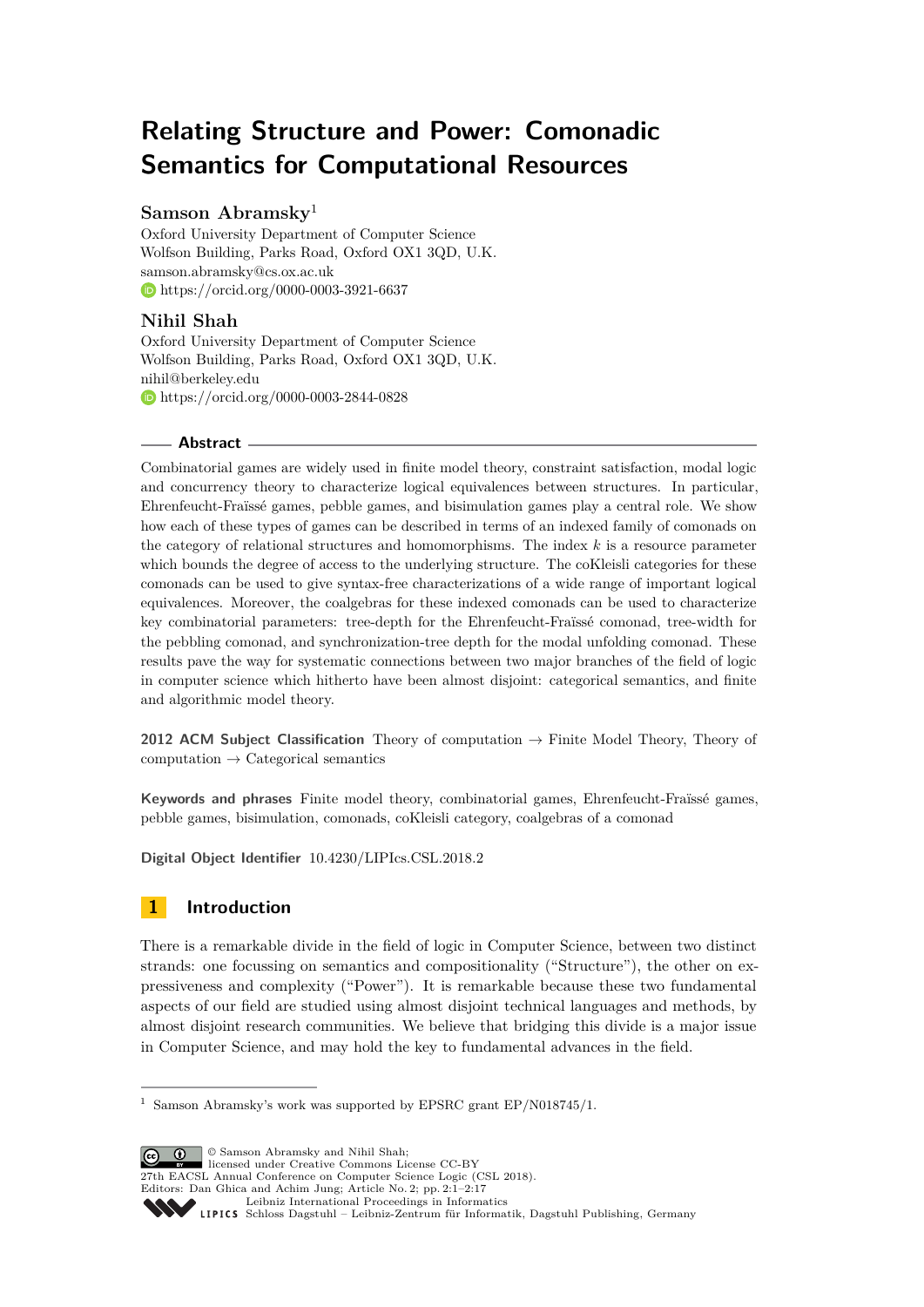#### **2:2 Relating Structure and Power**

In this paper, we develop a novel approach to relating categorical semantics, which exemplifies the first strand, to finite model theory, which exemplifies the second. It builds on the ideas introduced in [\[2\]](#page-14-0), but goes much further, showing clearly that there is a strong and robust connection, which can serve as a basis for many further developments.

## **The setting**

Relational structures and the homomorphisms between them play a fundamental rôle in finite model theory, constraint satisfaction and database theory. The existence of a homomorphism  $A \rightarrow B$  is an equivalent formulation of constraint satisfaction, and also equivalent to the preservation of existential positive sentences [\[7\]](#page-15-0). This setting also generalizes what has become a central perspective in graph theory [\[15\]](#page-15-1).

#### **Model theory and deception**

In a sense, the purpose of model theory is "deception". It allows us to see structures not "as they really are", *i.e.* up to isomorphism, but only up to *definable properties*, where definability is relative to a logical language L. The key notion is *logical equivalence*  $\equiv$ <sup>L</sup>. Given structures A, B over the same vocabulary:

$$
\mathcal{A} \equiv^{\mathcal{L}} \mathcal{B} \iff \forall \varphi \in \mathcal{L}. \ \mathcal{A} \models \varphi \iff \mathcal{B} \models \varphi.
$$

If a class of structures K is definable in L, then it must be saturated under  $\equiv^{\mathcal{L}}$ . Moreover, for a wide class of cases of interest in finite model theory, the converse holds [\[20\]](#page-15-2).

The idea of syntax-independent characterizations of logical equivalence is quite a classical one in model theory, exemplified by the Keisler-Shelah theorem [\[30\]](#page-16-1). It acquires additional significance in finite model theory, where model comparison games such as Ehrenfeucht-Fraïssé games, pebble games and bisimulation games play a central role [\[21\]](#page-15-3).

We offer a new perspective on these ideas. We shall study these games, not as external artefacts, but as semantic constructions in their own right. Each model-theoretic comparison game encodes "deception" in terms of limited access to the structure. These limitations are indexed by a parameter which quantifies the resources which control this access. For Ehrenfeucht-Fraïssé games and bisimulation games, this is the number of rounds; for pebble games, the number of pebbles.

#### **Main Results**

We now give a conceptual overview of our main results. Technical details will be provided in the following sections.

We shall consider three forms of model comparison game: Ehrenfeucht-Fraïssé games, pebble games and bisimulation games [\[21\]](#page-15-3). For each of these notions of game G, and value of the resource parameter  $k$ , we shall define a corresponding *comonad*  $\mathbb{C}_k$  on the category of relational structures and homomorphisms over some relational vocabulary. For each structure  $A, \mathbb{C}_k A$  is another structure over the same vocabulary, which encodes the limited access to A afforded by playing the game on A with *k* resources. There is always an associated homomorphism  $\varepsilon_A : \mathbb{C}_k A \to A$  (the *counit* of the comonad), so that  $\mathbb{C}_k A$ "covers" A. Moreover, given a homomorphism  $h : \mathbb{C}_k A \to \mathcal{B}$ , there is a *Kleisli coextension* homomorphism  $h^*: \mathbb{C}_k \mathcal{A} \to \mathbb{C}_k \mathcal{B}$ . This allows us to form the *coKleisli category* Kl( $\mathbb{C}_k$ ) for the comonad. The objects are relational structures, while the morphisms from A to B in Kl( $\mathbb{C}_k$ ) are exactly the homomorphisms of the form  $\mathbb{C}_k A \to \mathcal{B}$ . Composition of these morphisms uses the Kleisli coextension. The connection between this construction and the corresponding form of game G is expressed by the following result: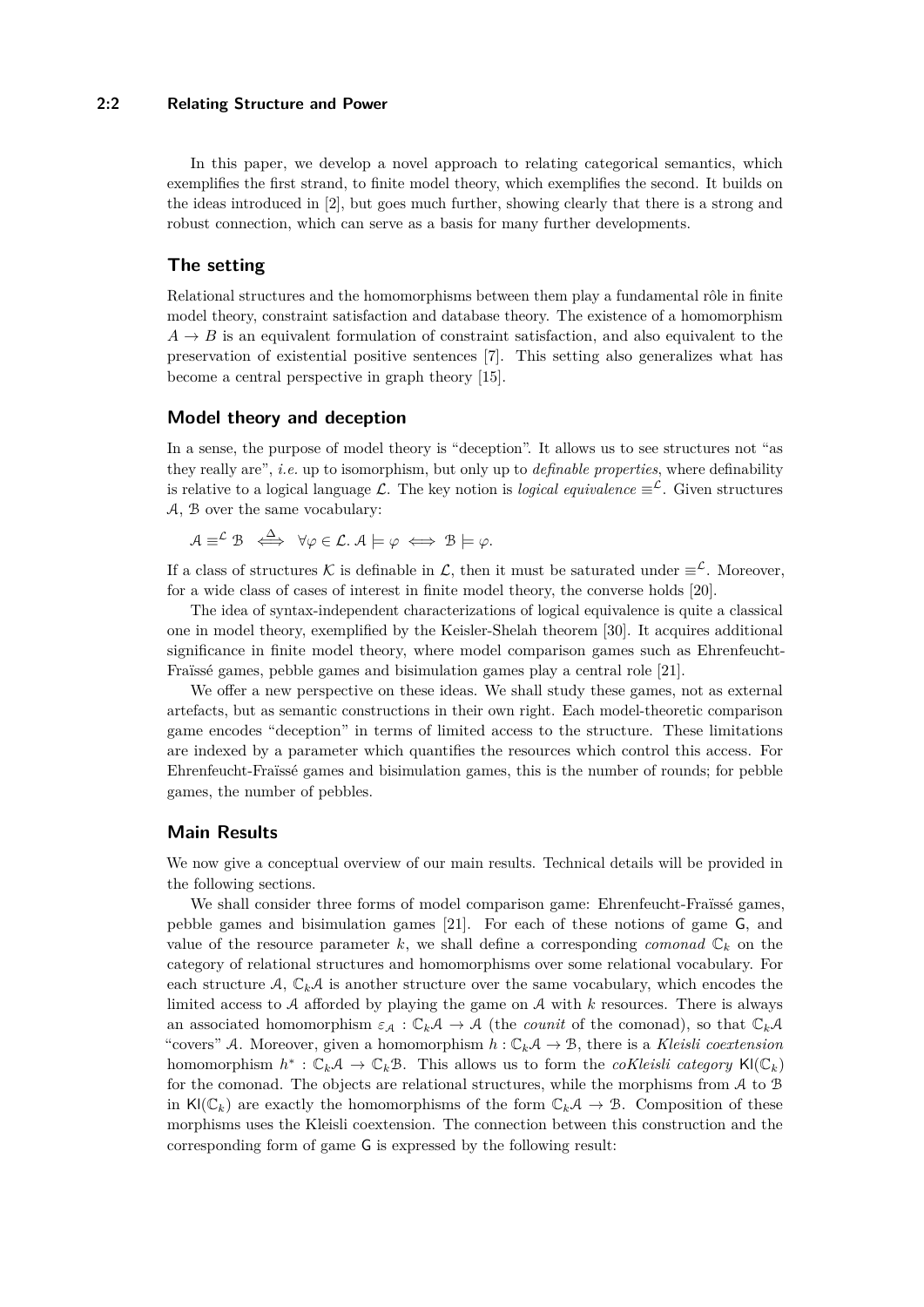- ▶ **Theorem 1.** *The following are equivalent:*
- **1.** *There is a coKleisli morphism*  $\mathbb{C}_{k}A \rightarrow \mathbb{B}$
- **2.** *Duplicator has a winning strategy for the existential* G*-game with k resources, played from* A *to* B*.*

The existential form of the game has only a "forth" aspect, without the "back". This means that Spoiler can only play in A, while Duplicator only plays in B. This corresponds to the asymmetric form of the coKleisli morphisms  $\mathbb{C}_k \mathcal{A} \to \mathcal{B}$ . Intuitively, Spoiler plays in  $\mathbb{C}_k \mathcal{A}$ , which gives them limited access to  $A$ , while Duplicator plays in  $B$ . The Kleisli coextension guarantees that Duplicator's strategies can always be lifted to  $\mathbb{C}_k \mathcal{B}$ ; while we can always compose a strategy  $\mathbb{C}_k A \to \mathbb{C}_k B$  with the counit on B to obtain a coKleisli morphism.

This asymmetric form may seem to limit the scope of this approach, but in fact this is not the case. For each of these comonads  $\mathbb{C}_k$ , we have the following equivalences:

- $\mathcal{A} \rightleftarrows_k \mathcal{B}$  iff there are coKleisli morphisms  $\mathbb{C}_k \mathcal{A} \to \mathcal{B}$  and  $\mathbb{C}_k \mathcal{B} \to \mathcal{A}$ . Note that there need be no relationship between these morphisms.
- <sup>A</sup> <sup>∼</sup>=Kl(C*k*) <sup>B</sup> iff <sup>A</sup> and <sup>B</sup> are isomorphic in the coKleisli category Kl(C*k*). This means that there are morphisms  $\mathbb{C}_k \mathcal{A} \to \mathcal{B}$  and  $\mathbb{C}_k \mathcal{B} \to \mathcal{A}$  which are inverses of each other in  $\mathsf{Kl}(\mathbb{C}_k)$ .

Clearly,  $\cong_{\mathsf{Kl}(\mathbb{C}_k)}$  strictly implies  $\rightleftarrows_k$ . We can also define an intermediate "back-and-forth" equivalence  $\leftrightarrow_k$ , parameterized by a winning condition  $W_{A,B} \subseteq \mathbb{C}_k A \times \mathbb{C}_k B$ .

For each of our three types of game, there are corresponding fragments  $\mathcal{L}_k$  of first-order logic:

- For Ehrenfeucht-Fraïssé games,  $\mathcal{L}_k$  is the fragment of quantifier-rank  $\leq k$ .  $\blacksquare$
- For pebble games,  $\mathcal{L}_k$  is the *k*-variable fragment.  $\overline{\phantom{a}}$
- For bismulation games over relational vocabularies with symbols of arity at most 2,  $\mathcal{L}_k$  is  $\sim$ the modal fragment [\[4\]](#page-14-1) with modal depth  $\leq k$ .

In each case, we write  $\exists \mathcal{L}_k$  for the existential positive fragment of  $\mathcal{L}_k$ , and  $\mathcal{L}_k(\#)$  for the extension of  $\mathcal{L}_k$  with counting quantifiers [\[21\]](#page-15-3).

We can now state our first main result, in a suitably generic form.

▶ **Theorem 2.** For finite structures A and B:

| $(1)$ $A \equiv^{\exists \mathcal{L}_k} \mathcal{B}$                                                 | $\iff$ $A \rightleftarrows B$ .  |
|------------------------------------------------------------------------------------------------------|----------------------------------|
| (2) $A \equiv^{\mathcal{L}_k} B$                                                                     | $\iff$ $A \leftrightarrow_k B$ . |
| (3) $A \equiv^{\mathcal{L}_k(\#)} \mathcal{B} \iff A \cong_{\mathsf{KI}(\mathbb{C}_k)} \mathcal{B}.$ |                                  |

Note that this is really a family of three theorems, one for each type of game G. Thus in each case, we capture the salient logical equivalences in syntax-free, categorical form.

We now turn to the significance of indexing by the resource parameter k. When  $k \leq l$ , we have a natural inclusion morphism  $\mathbb{C}_k A \to \mathbb{C}_l A$ , since playing with k resources is a special case of playing with  $l \geq k$  resources. This tells us that the smaller k is, the easier it is to find a morphism  $\mathbb{C}_k \mathcal{A} \to \mathcal{B}$ . Intuitively, the more we restrict Spoiler's abilities to access the structure of A, the easier it is for Duplicator to win the game.

The contrary analysis applies to morphisms  $A \to \mathbb{C}_k \mathcal{B}$ . The smaller k is, the *harder* it is find such a morphism. Note, however, that if  $A$  is a finite structure of cardinality  $k$ , then  $A \rightleftarrows_k \mathbb{C}_k \mathcal{A}$ . In this case, with *k* resources we can access the whole of A. What can we say when  $k$  is strictly smaller than the cardinality of  $A$ ?

It turns out that there is a beautiful connection between these indexed comonads and combinatorial invariants of structures. This is mediated by the notion of *coalgebra*, another fundamental (and completely general) aspect of comonads. A coalgebra for a comonad  $\mathbb{C}_k$  on a structure A is a morphism  $A \to \mathbb{C}_k A$  satisfying certain properties. We define the *coalgebra number* of a structure A, with respect to the indexed family of comonads  $\mathbb{C}_k$ , to be the least *k* such that there is a  $\mathbb{C}_k$ -coalgebra on A.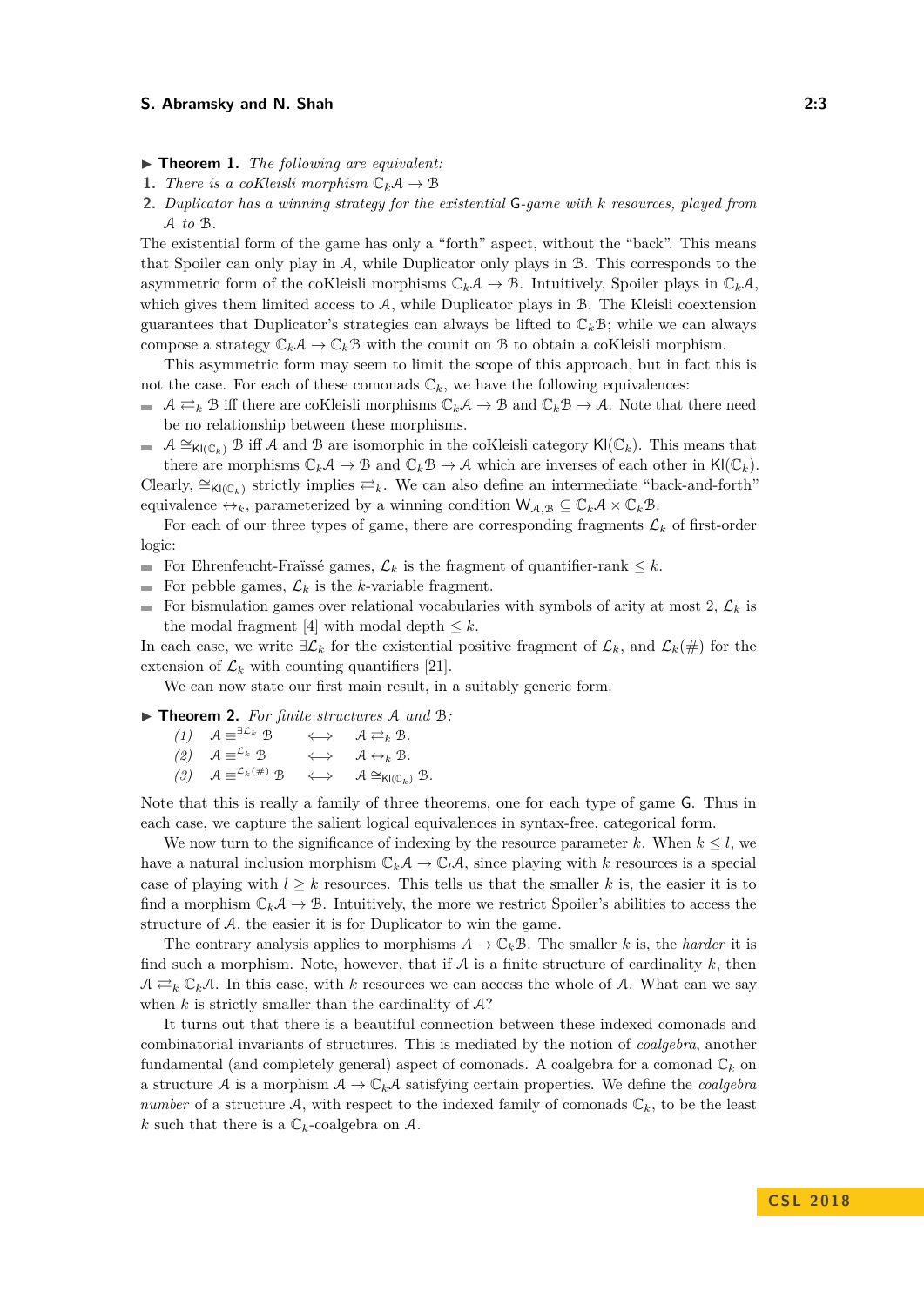We now come to our second main result.

- ▶ Theorem 3.
- *For the pebbling comonad, the coalgebra number of* A *corresponds precisely to the* tree- $\overline{a}$ width *of* A*.*
- *For the Ehrenfeucht-Fraïssé comonad, the coalgebra number of* A *corresponds precisely to*  $\blacksquare$ *the* tree-depth *of* A *[\[27\]](#page-15-4).*
- *For the modal comonad, the coalgebra number of* A *corresponds precisely to the* modal  $\equiv$ unfolding depth *of* A*.*

The main idea behind these results is that coalgebras on  $A$  are in bijective correspondence with decompositions of A of the appropriate form. We thus obtain categorical characterizations of these key combinatorial parameters.

# **2 Game Comonads**

In this section we will define the comonads corresponding to each of the forms of model comparison game we consider.

Firstly, a few notational preliminaries. A relational vocabulary  $\sigma$  is a set of relation symbols  $R$ , each with a specified positive integer arity. A  $\sigma$ -structure  $A$  is given by a set *A*, the universe of the structure, and for each *R* in  $\sigma$  with arity *k*, a relation  $R^{\mathcal{A}} \subseteq A^{k}$ . A homomorphism  $h : A \to B$  is a function  $h : A \to B$  such that, for each relation symbol R of arity *k* in  $\sigma$ , for all  $a_1, \ldots, a_k$  in *A*:  $R^{\mathcal{A}}(a_1, \ldots, a_k) \Rightarrow R^{\mathcal{B}}(h(a_1), \ldots, h(a_k))$ . We write  $\mathcal{R}(\sigma)$  for the category of  $\sigma$ -structures and homomorphisms.

We shall write  $A^{\leq k}$  for the set of non-empty sequences of length  $\leq k$  on a set *A*. We use list notation  $[a_1, \ldots, a_j]$  for such sequences, and indicate concatenation by juxtaposition. We write  $s \subseteq t$  for the prefix ordering on sequences. If  $s \subseteq t$ , there is a unique s' such that  $ss' = t$ , which we refer to as the suffix of *s* in *t*. For each positive integer *n*, we define  $\mathbf{n} := \{1, \ldots, n\}.$ 

We shall need a few notions on posets. The comparability relation on a poset  $(P, \leq)$ is  $x \uparrow y$  iff  $x \leq y$  or  $y \leq x$ . A chain in a poset  $(P, \leq)$  is a subset  $C \subseteq P$  such that, for all *x, y* ∈ *C*, *x*↑*y*. A *forest* is a poset  $(F, ≤)$  such that, for all  $x ∈ F$ , the set of predecessors  $\downarrow(x) := \{y \in F \mid y \leq x\}$  is a finite chain. The height  $\text{ht}(F)$  of a forest F is max<sub>*C*</sub> |*C*|, where *C* ranges over chains in *F*.

We recall that a comonad  $(G, \varepsilon, \delta)$  on a category C is given by a functor  $G : \mathcal{C} \to \mathcal{C}$ , and natural transformations  $\varepsilon$  :  $G \Rightarrow I$  (the counit), and  $\delta : G \Rightarrow G^2$  (the comultiplication), subject to the conditions that the following diagrams commute, for all objects  $A$  of  $C$ :



An equivalent formulation is *comonad in Kleisli form* [\[23\]](#page-15-5). This is given by an object map *G*, arrows  $\varepsilon_A : G_A \to A$  for every object *A* of *C*, and a Kleisli coextension operation which takes  $f: GA \to B$  to  $f^*: GA \to GB$ . These must satisfy the following equations:

$$
\varepsilon_A^* = \mathrm{id}_{GA}, \qquad \varepsilon \circ f^* = f, \qquad (g \circ f^*)^* = g^* \circ f^*.
$$

We can then extend *G* to a functor by  $Gf = (f \circ \varepsilon)^*$ ; and if we define the comultiplication  $\delta: G \Rightarrow G^2$  by  $\delta_A = id_{GA}^*$ , then  $(G, \varepsilon, \delta)$  is a comonad in the standard sense. Conversely, given a comonad  $(G, \varepsilon, \delta)$ , we can define the coextension by  $f^* = Gf \circ \delta_A$ . This allows us to define the coKleisli category  $\mathsf{Kl}(G)$ , with objects the same as those of C, and morphisms from *A* to *B* given by the morphisms in *C* of the form  $GA \rightarrow B$ . Kleisli composition of  $f: GA \to B$  with  $g: GB \to C$  is given by  $g \bullet f := g \circ f^*$ .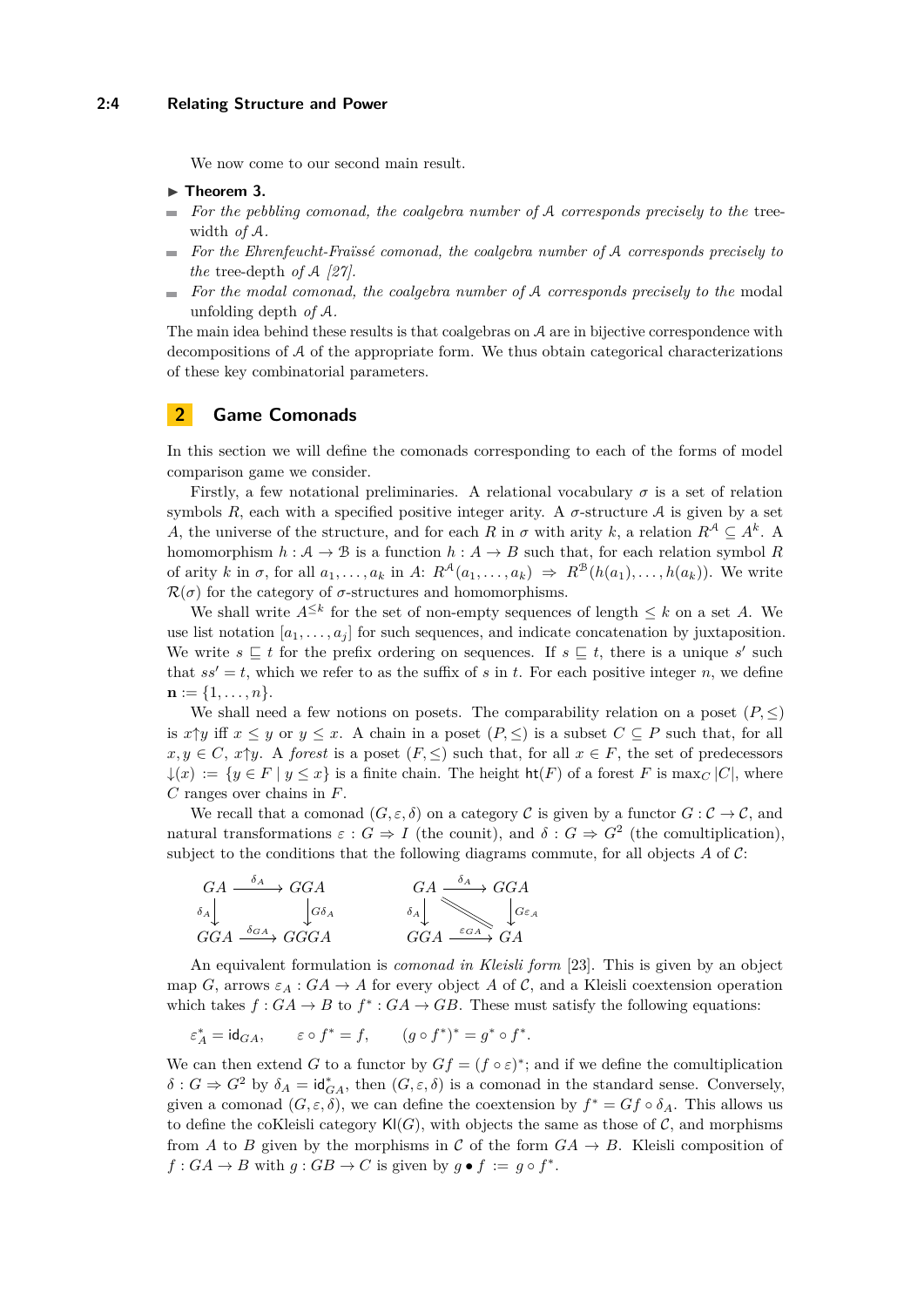## **2.1 The Ehrenfeucht-Fraïssé Comonad**

We shall define a comonad  $\mathbb{E}_k$  on  $\mathcal{R}(\sigma)$  for each positive integer k. It will be convenient to define  $\mathbb{E}_k$  in Kleisli form. For each structure A, we define a new structure  $\mathbb{E}_k A$ , with universe  $\mathbb{E}_k A := A^{\leq k}$ . We define the map  $\varepsilon_A : \mathbb{E}_k A \to A$  by  $\varepsilon_A[a_1, \ldots, a_j] = a_j$ . For each relation symbol *R* of arity *n*, we define  $R^{\mathbb{E}_k A}$  to be the set of *n*-tuples  $(s_1, \ldots, s_n)$  of sequences which are pairwise comparable in the prefix ordering, and such that  $R^{\mathcal{A}}(\varepsilon_{\mathcal{A}}s_1,\ldots,\varepsilon_{\mathcal{A}}s_n)$ . Finally, we define the coextension. Given a homomorphism  $f : \mathbb{E}_k \mathcal{A} \to \mathcal{B}$ , we define  $f^* : A^{\leq k} \to B^{\leq k}$ by  $f^*[a_1, \ldots, a_j] = [b_1, \ldots, b_j]$ , where  $b_i = f[a_1, \ldots, a_i]$ ,  $1 \le i \le j$ .

**Proposition 4.** *The triple*  $(\mathbb{E}_k, \varepsilon, (\cdot)^*)$  *is a comonad in Kleisli form.* 

Intuitively, an element of  $A^{\leq k}$  represents a play in A of length  $\leq k$ . A coKleisli morphism  $\mathbb{E}_k \mathcal{A} \to \mathcal{B}$  represents a Duplicator strategy for the existential Ehrenfeucht-Fraïssé game with *k* rounds, where Spoiler plays only in A, and  $b_i = f[a_1, \ldots, a_i]$  represents Duplicator's response in B to the *i*'th move by Spoiler. The winning condition for Duplicator in this game is that, after *k* rounds have been played, the induced relation  $\{(a_i, b_i) | 1 \le i \le k\}$  is a partial homomorphism from A to B.

These intuitions are confirmed by the following result.

- <span id="page-4-1"></span>▶ **Theorem 5.** *The following are equivalent:*
- **1.** *There is a homomorphism*  $\mathbb{E}_k \mathcal{A} \to \mathcal{B}$ *.*
- **2.** *Duplicator has a winning strategy for the existential Ehrenfeucht-Fraïssé game with k rounds, played from* A *to* B*.*

# **2.2 The Pebbling Comonad**

We now turn to the case of pebble games. The following construction appeared in [\[2\]](#page-14-0). Given a structure A, we define  $\mathbb{P}_k \mathcal{A}$ , which will represent plays of the *k*-pebble game on  $\mathcal{A}$ . The universe is  $(\mathbf{k} \times A)^+$ , the set of finite non-empty sequences of moves  $(p, a)$ , where  $p \in \mathbf{k}$  is a pebble index, and  $a \in A$ . We shall use the notation  $s = [(p_1, a_1), \ldots, (p_n, a_n)]$  for these sequences, which may be of arbitrary length. Thus the universe of  $\mathbb{P}_k\mathcal{A}$  is always infinite, even if A is a finite structure. This is unavoidable, by [\[2,](#page-14-0) Theorem 7]. We define  $\varepsilon_A : \mathbb{P}_k A \to A$ to send a play  $[(p_1, a_1), \ldots, (p_n, a_n)]$  to  $a_n$ , the *A*-component of its last move.

Given an *n*-ary relation  $R \in \sigma$ , we define  $R^{\mathbb{P}_k A}(s_1, \ldots, s_n)$  iff (1) the  $s_i$  are pairwise comparable in the prefix ordering;  $(2)$  the pebble index of the last move in each  $s_i$  does not appear in the suffix of  $s_i$  in  $s_j$  for any  $s_j \supseteq s_i$ ; and (3)  $R^A(\varepsilon_A(s_1), \ldots, \varepsilon_A(s_n))$ .

Finally, given a homomorphism  $f: \mathbb{P}_k \mathcal{A} \to \mathcal{B}$ , we define  $f^* : \mathbb{P}_k A \to \mathbb{P}_k B$  by  $f^*[(p_1, a_1), \ldots, (p_j, a_j)] = [(p_1, b_1), \ldots, (p_j, b_j)],$  where  $b_i = f[(p_1, a_1), \ldots, (p_i, a_i)], 1 \leq i \leq j.$ 

**Proposition 6.** *The triple*  $(\mathbb{P}_k, \varepsilon, (\cdot)^*)$  *is a comonad in Kleisli form.* 

The following is [\[2,](#page-14-0) Theorem 13].

- ▶ **Theorem 7.** *The following are equivalent:*
- **1.** *There is a homomorphism*  $\mathbb{P}_k \mathcal{A} \to \mathcal{B}$ *.*
- **2.** *There is a winning strategy for Duplicator in the existential k-pebble game from* A *to* B*.*

<span id="page-4-0"></span><sup>&</sup>lt;sup>2</sup> In [\[2\]](#page-14-0) we used the notation  $\mathbb{T}_k$  for this comonad.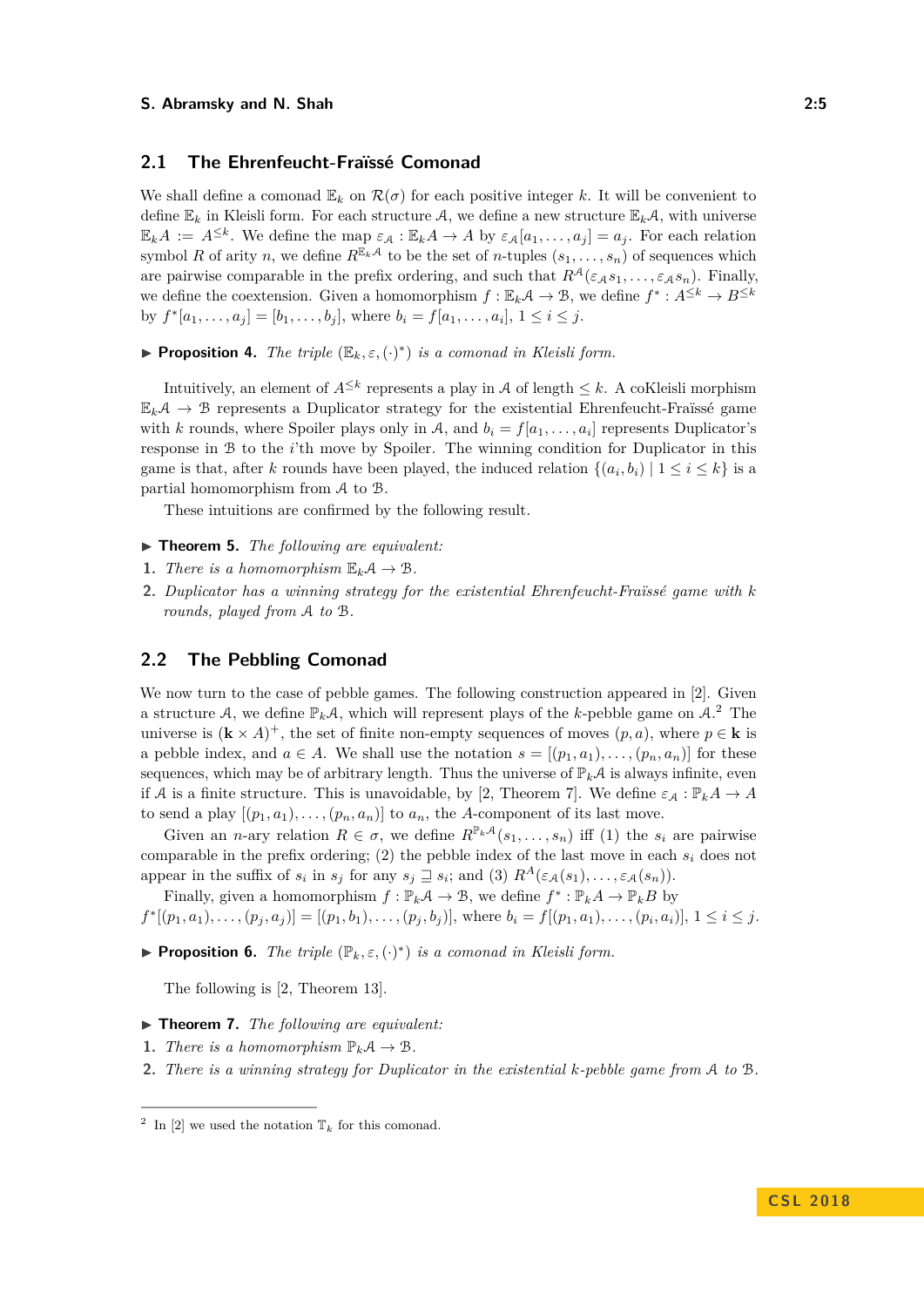#### **2:6 Relating Structure and Power**

## **2.3 The Modal Comonad**

For the modal case, we assume that the relational vocabulary  $\sigma$  contains only symbols of arity at most 2. We can thus regard a  $\sigma$ -structure as a Kripke structure for a multi-modal logic, where the universe is thought of as a set of worlds, each binary relation symbol *R<sup>α</sup>* gives the accessibility relation for one of the modalities, and each unary relation symbol *P* give the valuation for a corresponding propositional variable. If there are no unary symbols, such structures are exactly the labelled transition systems widely studied in concurrency [\[25\]](#page-15-6).

Modal logic localizes its notion of satisfaction in a structure to a world. We shall reflect this by using the category of *pointed relational structures*  $\mathcal{R}_+(\sigma)$ . Objects of this category are pairs  $(A, a)$  where A is a  $\sigma$ -structure and  $a \in A$ . Morphisms  $h : (A, a) \to (B, b)$  are homomorphisms  $h : A \to B$  such that  $h(a) = b$ . Of course, the same effect could be achieved by expanding the vocabulary  $\sigma$  with a constant, but pointed categories appear in many mathematical contexts.

For each  $k > 0$ , we shall define a comonad  $\mathbb{M}_k$ , where  $\mathbb{M}_k(\mathcal{A}, a)$  corresponds to unravelling the structure A, starting from a, to depth k. The universe of  $\mathbb{M}_{k}(\mathcal{A}, a)$  comprises the unit sequence [*a*], which is the distinguished element, together with all sequences of the form  $[a_0, \alpha_1, a_1, \ldots, \alpha_j, a_j],$  where  $a = a_0, 1 \le j \le k$ , and  $R_{\alpha_i}^{\mathcal{A}}(a_i, a_{i+1}), 0 \le i < j$ . The map  $\varepsilon_A : \mathbb{M}_k(A, a) \to (A, a)$  sends a sequence to its last element. Unary relation symbols *P* are interpreted by  $P^{\mathbb{M}_k(\mathcal{A},a)}(s)$  iff  $P^{\mathcal{A}}(\varepsilon_{\mathcal{A}}s)$ . For binary relations  $R_\alpha$ , the interpretation is  $R_{\alpha}^{\mathbb{M}_{k}(\mathcal{A},a)}(s,t)$  iff for some  $a' \in A, t = s[\alpha,a']$ . Given a morphism  $f : \mathbb{M}_{k}(\mathcal{A},a) \to (\mathcal{B},b)$ , we define  $f^*: \mathbb{M}_k(\mathcal{A}, a) \to \mathbb{M}_k(\mathcal{B}, b)$  recursively by  $f^*[a] = [b]$ ,  $f^*(s[\alpha, a']) = f^*(s)[\alpha, b']$  where  $b' = f(s[\alpha, \alpha'])$ . This is well-defined since f is a morphism by assumption.

**Proposition 8.** *The triple*  $(\mathbb{M}_k, \varepsilon, (\cdot)^*)$  *is a comonad in Kleisli form on*  $\mathcal{R}_\star(\sigma)$ *.* 

We recall the notion of *simulation* between Kripke structures [\[5\]](#page-15-7). Given structures A, B, we define relations  $\leq_k \subseteq A \times B$ ,  $k \geq 0$ , by induction on  $k: \leq_0 = A \times B$ , and  $a \leq_{k+1} b$ iff (1) for all unary *P*,  $P^{\mathcal{A}}(a)$  implies  $P^{\mathcal{B}}(b)$ , and (2) for all  $R_{\alpha}$ , if  $R^{\mathcal{A}}_{\alpha}(a, a')$ , then for some  $b'$ ,  $R^{\mathcal{B}}_{\alpha}(b, b')$  and  $a' \preceq_k b'$ . It is standard that these relations are equivalently formulated in terms of a modified existential Ehrenfeucht-Fraïssé game [\[5,](#page-15-7) [14\]](#page-15-8).

<span id="page-5-0"></span>▶ **Theorem 9.** Let A, B be Kripke structures, with  $a \in A$  and  $b \in B$ , and  $k > 0$ . The *following are equivalent:*

- **1.** *There is a homomorphism*  $f : \mathbb{M}_k(\mathcal{A}, a) \to (\mathcal{B}, b)$ *.*
- 2.  $a \prec_k b$ .
- **3.** *There is a winning strategy for Duplicator in the k-round simulation game from* (A*, a*) *to* (B*, b*)*.*

# **3 Logical Equivalences**

We now show how our game comonads can be used to give syntax-free characterizations of a range of logical equivalences, which play a central rôle in finite model theory and modal logic.

We shall be considering logics  $\mathcal L$  which arise as fragments of  $\mathcal L_{\infty,\omega}$ , the extension of first-order logic with infinitary conjunctions and disjunctions, but where formulas contain only finitely many variables. In particular, we will consider the fragments  $\mathcal{L}_k$ , of formulas with quantifier rank  $\leq k$ , and  $\mathcal{L}^k$ , the *k*-variable fragment. These play a fundamental rôle in finite model theory.

We shall also consider two variants for each of these fragments  $\mathcal{L}$ . One is the existential positive fragment  $\exists \mathcal{L}$ , which contains only those formulas of  $\mathcal{L}$  built using existential quantifiers, conjunction and disjunction. The other is  $\mathcal{L}(\#)$ , the extension of  $\mathcal{L}$  with counting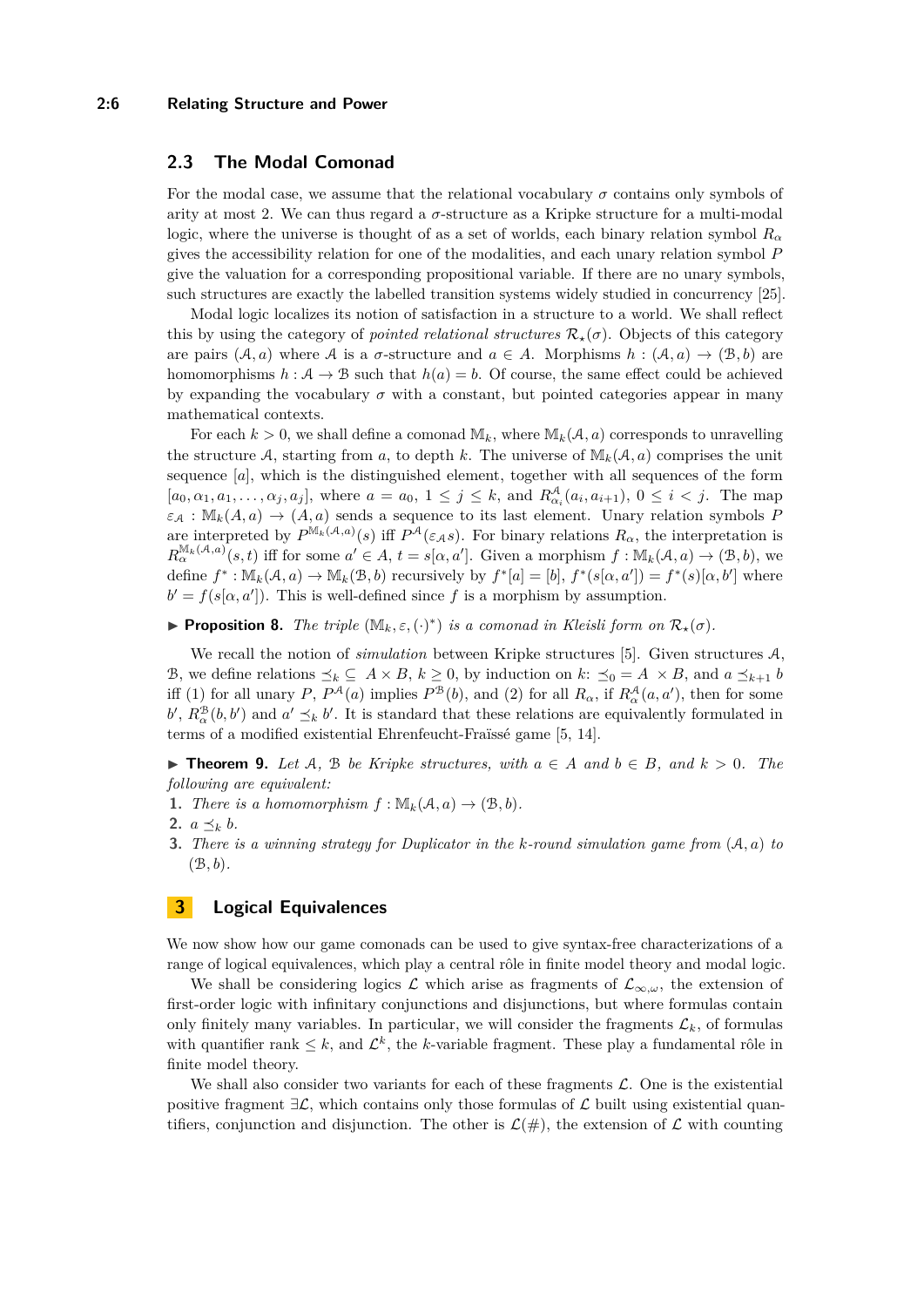quantifiers. These have the form  $\exists \leq n, \exists >n$ , where the semantics of  $A \models \exists >n \infty, \psi$  is that there exist at least *n* distinct elements of *A* satisying  $\psi$ .

Each of these logics  $\mathcal L$  induces an equivalence on structures in  $\mathcal R(\sigma)$ :

$$
\mathcal{A} \equiv^{\mathcal{L}} \mathcal{B} \iff \forall \varphi \in \mathcal{L}.\ \mathcal{A} \models \varphi \iff \mathcal{B} \models \varphi.
$$

Our aim is to characterize these equivalences in terms of our game comonads, and more specifically, to use morphisms in the coKleisli categories as witnesses for these equivalences. Two equivalences can be defined uniformly for any indexed family of comonads  $\mathbb{C}_k$ :

- $A \rightleftarrows_{k}^{\mathbb{C}} B$  iff there are coKleisli morphisms  $\mathbb{C}_{k}A \rightarrow \mathbb{B}$  and  $\mathbb{C}_{k}B \rightarrow A$ . Note that there need be no relationship between these morphisms. This is simply the equivalence induced by the preorder collapse of the coKleisli category.
- A ∼= C *<sup>k</sup>* B iff A and B are isomorphic in the coKleisli category Kl(C*k*). This means that there are morphisms  $\mathbb{C}_k \mathcal{A} \to \mathcal{B}$  and  $\mathbb{C}_k \mathcal{B} \to \mathcal{A}$  which are inverses of each other in  $\mathsf{Kl}(\mathbb{C}_k)$ . Clearly,  $\cong_k^{\mathbb{C}}$  strictly implies  $\rightleftarrows_k^{\mathbb{C}}$ .

We shall also define an intermediate, "back-and-forth" equivalence  $\leftrightarrow_k^{\mathbb{C}}$ . This will be more specific to "game comonads" defined on a concrete category such as  $\mathcal{R}(\sigma)$ , but it will still be defined and shown to have the appropriate properties in considerable generality. We assume that for each structure A, the universe  $\mathbb{C}_k A$  has a forest order  $\sqsubseteq$ , as seen in our concrete constructions using the prefix ordering on sequences. We add a root  $\perp$  for convenience. We write the covering relation for this order as  $\prec$ ; thus  $s \prec t$  iff  $s \sqsubseteq t$ ,  $s \neq t$ , and for all  $u, s \sqsubseteq u \sqsubseteq t$  implies  $u = s$  or  $u = t$ . We shall also assume that, for any coKleisli morphism  $f: \mathbb{C}_k \mathcal{A} \to \mathcal{B}$ , the Kleisli coextension preserves the covering relation:  $s \prec s'$ implies  $f^*(s) \prec f^*(s')$ .

The definition will be parameterized on a set  $W_{A,B} \subseteq \mathbb{C}_k A \times \mathbb{C}_k B$  of "winning positions" for each pair of structures A, B. We assume that a function  $f : \mathbb{C}_k A \to B$  such that, for all  $s \in \mathbb{C}_k A$ ,  $(s, f^*(s)) \in \mathsf{W}_{A, \mathcal{B}}$ , is a coKleisli morphism.

We define the back-and-forth  $\mathbb{C}_k$  game between A and B as follows.

At the start of each round of the game, the position is specified by  $(s, t) \in \mathbb{C}_k A \times \mathbb{C}_k B$ . The initial position is  $(\perp, \perp)$ . The round proceeds as follows. Either Spoiler chooses some  $s' \succ s$ , and Duplicator responds with  $t' \succ t$ , resulting in a new position  $(s', t')$ ; or Spoiler chooses some  $t'' > t$  and Duplicator responds with  $s'' > s$ , resulting in  $(s'', t'')$ . Duplicator wins the round if the new position is in  $W_{A,B}$ .

We can then define  $\mathcal{S}(\mathcal{A}, \mathcal{B})$  to be the set of all functions  $f : \mathbb{C}_k A \to B$  such that, for all  $s \in \mathbb{C}_k A, (s, f^*(s)) \in \mathsf{W}_{\mathcal{A}, \mathcal{B}}.$ 

We define a *locally invertible pair*  $(F, G)$  from A to B to be a pair of sets  $F \subseteq \mathcal{S}(\mathcal{A}, \mathcal{B})$ ,  $G \subseteq \mathcal{S}(\mathcal{B}, \mathcal{A})$ , satisfying the following conditions:

**1.** For all  $f \in F$ ,  $s \in \mathbb{C}_k A$ , for some  $g \in G$ ,  $g^* f^*(s) = s$ .

**2.** For all  $g \in G$ ,  $t \in \mathbb{C}_k B$ , for some  $f \in F$ ,  $f^*g^*(t) = t$ .

We define  $A \leftrightarrow_{k}^{\mathbb{C}} B$  iff there is a non-empty locally invertible pair from A to B.

<span id="page-6-0"></span>I **Proposition 10.** *The following are equivalent:*

$$
\mathbf{1.} \enspace \mathcal{A} \leftrightarrow_{k}^{\mathbb{C}} \mathcal{B}.
$$

**2.** *There is a winning strategy for Duplicator in the* C*<sup>k</sup> game between* A *and* B*.*

**Proof.** Assuming (1), with a locally invertible pair  $(F, G)$ , we define a strategy for Duplicator inductively, such that after each round, the play is within the set

$$
\{(s, f^*(s)) \mid s \in \mathbb{C}_k A, f \in F\} = \{(g^*(t), t) \mid t \in \mathbb{C}_k B, g \in G\}.
$$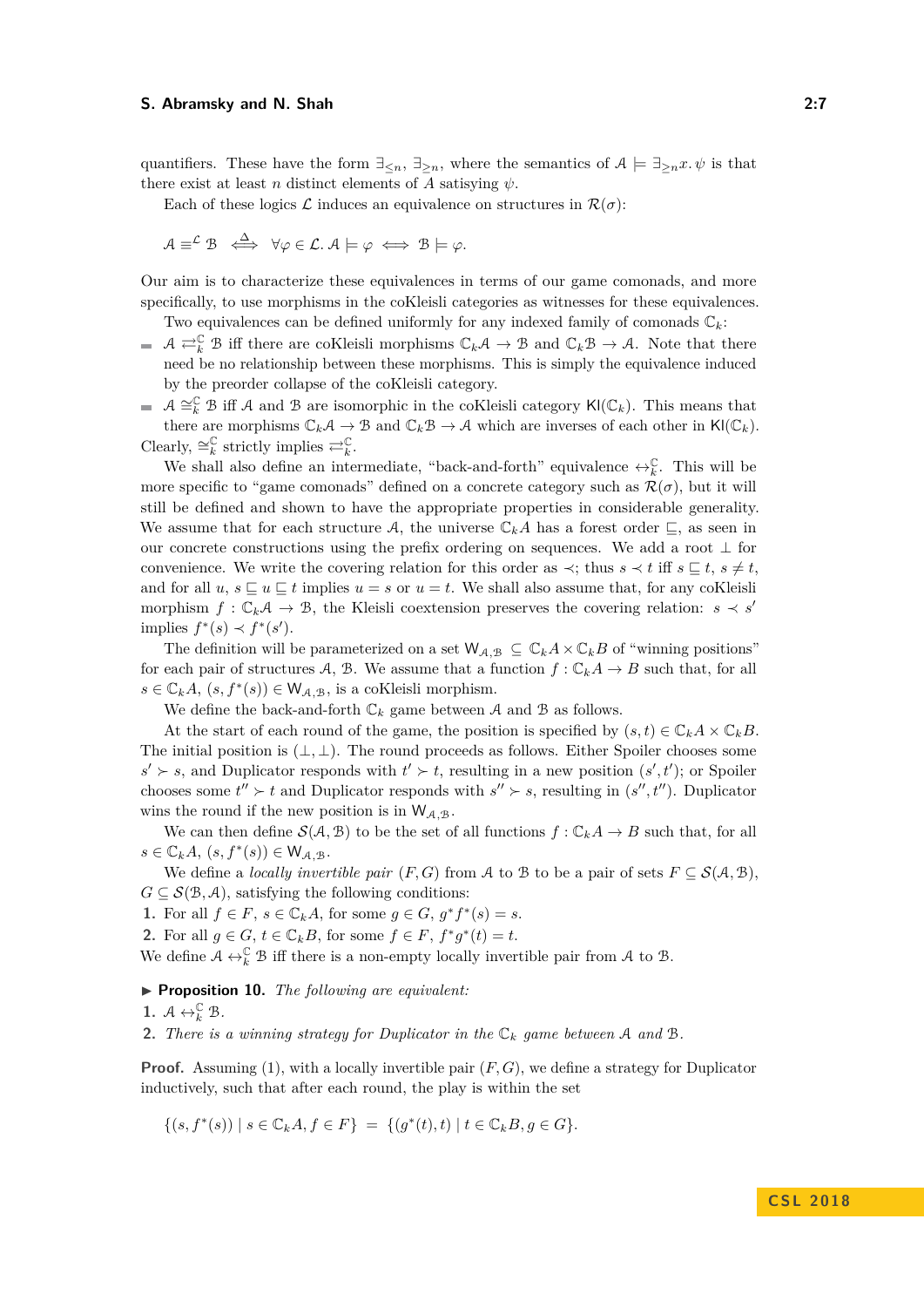Assume  $(s, t)$  has been played. If Spoiler now plays  $s' \succ s$  in  $\mathbb{C}_k A$ , then there is  $f \in F$  such that  $f^*(s) = t$ , and we respond with  $t' = f^*(s') > f^*(s)$ . Since  $f \in \mathcal{S}(\mathcal{A}, \mathcal{B})$ ,  $(s', t') \in W_{\mathcal{A}, \mathcal{B}}$ . The case when Spoiler plays in  $\mathbb{C}_k B$  is symmetric.

Assuming (2), let  $\Phi$  be the set of all plays  $(s, t)$  following the Duplicator strategy. Define

$$
F := \{ f : \mathbb{C}_k A \to B \mid \forall s \in \mathbb{C}_k A. (s, f^*(s)) \in \Phi \},\,
$$
  

$$
G := \{ g : \mathbb{C}_k B \to A \mid \forall t \in \mathbb{C}_k B. (g^*(t), t) \in \Phi \}.
$$

Since the strategy is winning,  $\Phi \subseteq W_{A,B}$ , and  $F \subseteq \mathcal{S}(\mathcal{A}, \mathcal{B}), G \subseteq \mathcal{S}(\mathcal{B}, \mathcal{A})$ . We claim that for all  $(s, t) \in \Phi$ : (A)  $\exists f \in F$ .  $f^*(s) = t$ , and (B)  $\exists g \in G$ .  $g^*(t) = s$ . (A) follows by extending  $(s, t)$  to a morphism  $f: \mathbb{C}_k \mathcal{A} \to \mathcal{B}$ . For any  $s' \sqsubseteq s$ , we assign the corresponding predecessor of t. For any *s*' which is not a predecessor of *s*, let  $s_1 = s \cap s'$ , the meet of *s* and *s'*. We write  $t_1$  for the corresponding predecessor of  $t$ . We define  $f$  on  $s'$  by assigning  $t_1$  in response to  $s_1$ , and then following Duplicator's responses as Spoiler plays according to  $s'$  in  $\mathbb{C}_k A$ . (B) follows by a symmetric argument.

Now for any  $f \in F$  and  $s \in \mathbb{C}_k A$ ,  $(s, f^*(s)) \in \Phi$ , and hence by (B) we can find  $g \in G$  to witness local invertibility; the case for  $g \in G$  and  $t \in \mathbb{C}_k B$  is symmetric.

The local invertibility condition on a pair of sets (*F, G*) has a fixpoint characterization, which may be of some interest. We define set functions  $\Gamma : \mathcal{P}(\mathcal{S}(\mathcal{A}, \mathcal{B})) \to \mathcal{P}(\mathcal{S}(\mathcal{B}, \mathcal{A}))$ ,  $\Delta : \mathcal{P}(\mathcal{S}(\mathcal{B}, \mathcal{A})) \rightarrow \mathcal{P}(\mathcal{S}(\mathcal{A}, \mathcal{B}))$ :

$$
\Gamma(F) = \{ g \in T \mid \forall t \in \mathbb{C}_k B. \exists f \in F. f^* g^* t = t \},\
$$

$$
\Delta(G) = \{ f \in S \mid \forall s \in \mathbb{C}_k A. \exists g \in G. g^* f^* s = s \}.
$$

These functions are monotone. Moreover, a pair of sets  $(F, G)$  is locally invertible iff  $F \subseteq \Delta(G)$ and  $G \subseteq \Gamma(F)$ . These conditions in turn imply that  $F \subseteq \Delta \Gamma(F)$ , and if this holds, then we can set  $G := \Gamma(F)$  to obtain a locally invertible pair  $(F, G)$ . Thus existence of a locally invertible pair is equivalent to the existence of non-empty *F* such that  $F \subseteq \Theta(F)$ , where Θ = ∆Γ. Since Θ is monotone, by Knaster-Tarski this is equivalent to the greatest fixpoint of  $\Theta$  being non-empty. (Note that  $\Theta(\emptyset) = \emptyset$ ).

If A and B are finite, so is *S*, and we can construct the greatest fixpoint by a finite descending sequence  $S \supseteq \Theta(S) \supseteq \Theta^2(S) \supseteq \cdots$ . This fixpoint is non-empty iff  $\mathcal{A} \leftrightarrow_{k}^{\mathbb{E}} \mathcal{B}$ .

We shall now turn to a detailed study of each of our comonads in turn.

## **3.1 The Ehrenfecht-Fraïssé comonad**

A coKelisli morphism  $f : \mathbb{E}_k \mathcal{A} \to \mathcal{B}$  is an *I*-morphism if  $s \sqsubseteq t$  and  $\varepsilon_A(s) = \varepsilon_A(t)$  implies that  $f(s) = f(t)$ . An equivalent statement is that, if we add a binary relation symbol *I* to the vocabulary, and set  $I^{\mathcal{A}}$  to be the identity relation on *A*, and  $I^{\mathcal{B}}$  to be the identity relation on *B*, then *f* is also a homomorphism with respect to *I*. The significance of this condition is that, if  $f: \mathbb{E}_k \mathcal{A} \to \mathcal{B}$  and  $g: \mathbb{E}_k \mathcal{B} \to \mathcal{A}$  are *I*-morphisms, then  $f^*(s) = t$ ,  $g^*(t) = s$ imply that  $(s, t)$  defines a partial isomorphism from  $A$  to  $B$ . We refine the definition of the  $\text{equivalence} \cong_{k}^{\mathbb{E}} \text{accordingly. We say that } \mathcal{A} \cong_{k}^{\mathbb{E}} \mathcal{B} \text{ iff there are } I\text{-morphisms } f: \mathbb{E}_{k} \mathcal{A} \to \mathcal{B}$ and  $g: \mathbb{E}_k \mathcal{B} \to \mathcal{A}$  with  $f^{*-1} = g^*$ .

Note that, for any coKleisli morphism  $f : \mathbb{E}_k \mathcal{A} \to \mathcal{B}$ , there is an *I*-morphism  $f_I : \mathbb{E}_k \mathcal{A} \to \mathcal{B}$ , obtained by firstly restricting *f* to non-repeating sequences, then extending it by applying the *I*-morphism condition for repetitions. It is easy to verify that  $f_I$  is a homomorphism. Thus there is no need to modify the equivalence  $\rightleftarrows_k^{\mathbb{E}}$ .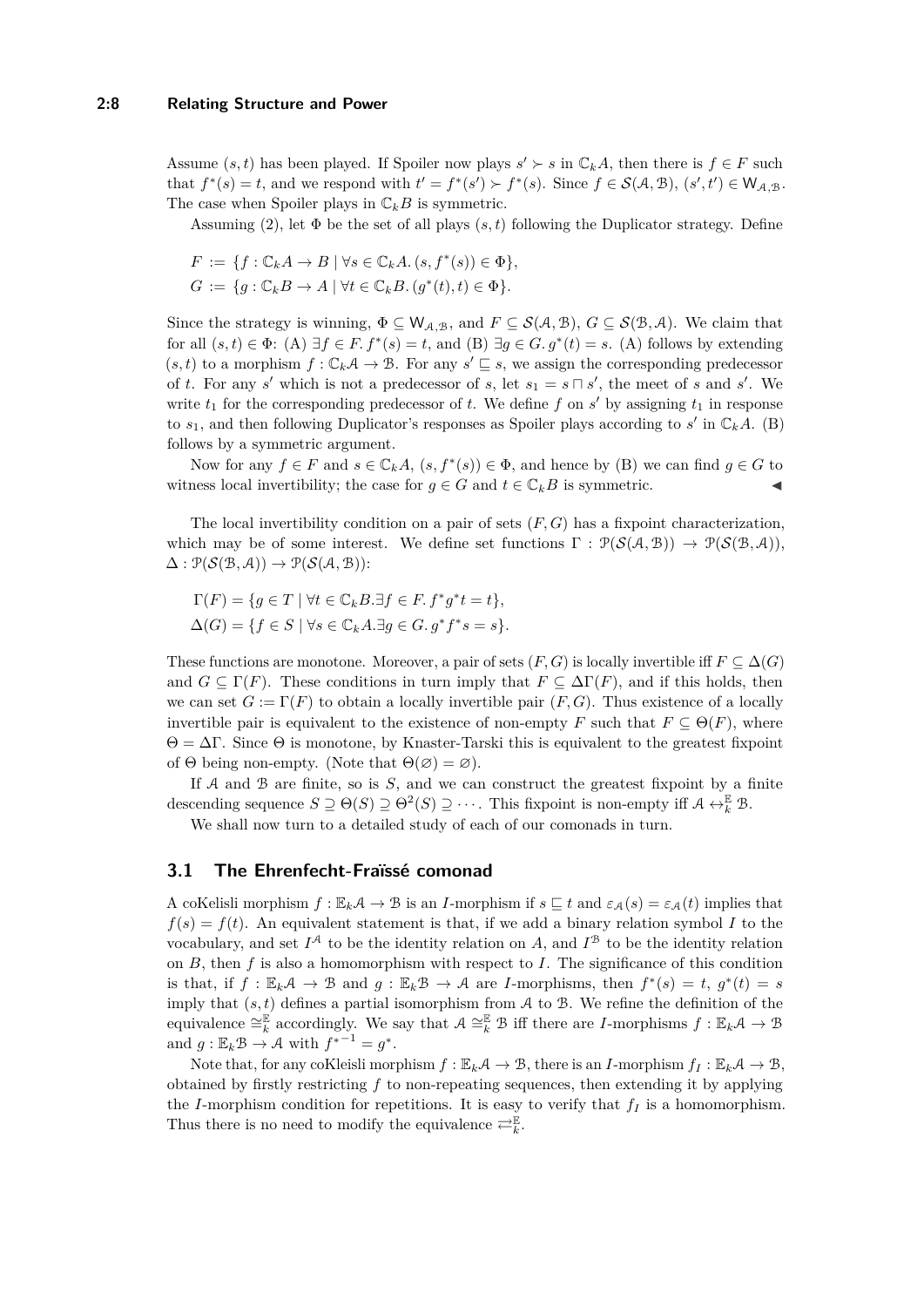We define  $\mathsf{W}_{\mathcal{A},\mathcal{B}}^{\mathbb{E}_k}$  to be the set of pairs  $(s,t) \in \mathbb{E}_k \mathcal{A} \times \mathbb{E}_k \mathcal{B}$  such that  $s = [a_1,\ldots,a_j],$  $t = [b_1, \ldots, b_j]$ , and  $\{(a_i, b_i) \mid 1 \le i \le j\}$  defines a partial isomorphism from A to B. This specifies the back-and-forth equivalence  $\leftrightarrow_k^{\mathbb{E}}$ .

We now recall the *bijection game* [\[16\]](#page-15-9). In this variant of the Ehrenfeuch-Fraïssé game, Spoiler wins if the two structures have different cardinality. Otherwise, at round *i*, Duplicator chooses a bijection  $\psi_i$  between *A* and *B*, and Spoiler chooses an element  $a_i$  of *A*. This determines the choice by Duplicator of  $b_i = \psi_i(a_i)$ . Duplicator wins after *k* rounds if the relation  $\{(a_i, b_i) \mid 1 \leq i \leq k\}$  is a partial isomorphism.

<span id="page-8-0"></span>▶ **Proposition 11.** *The following are equivalent, for finite structures* A *and*  $\mathcal{B}$ *:* **1.**  $A \cong_{k}^{\mathbb{E}} B$ .

**2.** *There is a winning strategy for Duplicator in the k-round bijection game.*

**Proof.** Assuming (1), we have *I*-morphisms  $f : \mathbb{E}_k \mathcal{A} \to \mathcal{B}$  and  $g : \mathbb{E}_k \mathcal{B} \to \mathcal{A}$  with  $g^* = f^{*-1}$ . For each  $s \in \{[] \} \cup A^{, we can define a map  $\psi_s : A \to B$ , by  $\psi_s(a) = f(s[a])$ . This is$ a bijection, with inverse defined similarly from *g*. These bijections provide a strategy for Duplicator. Since each  $(s, f^*(s))$  is a partial isomorphism, this is a winning strategy.

Conversely, a winning strategy provides bijections  $\psi_s$ , which we can use to define f by  $f(s[a]) = \psi_s(a)$ . The winning conditions imply that this is an *I*-isomorphism in the coKleisli  $\alpha$  category.

We can now state our main result on logical equivalences for the Ehrenfeucht-Fraïssé comonad.

#### $\blacktriangleright$  Theorem 12.

- 1. For all structures A and B:  $A \equiv^{3\mathcal{L}_k} B \iff A \rightleftarrows^{\mathbb{E}}_k B$ .
- **2.** For all structures A and B:  $A \equiv^{c_k} B \iff A \leftrightarrow_{k}^{\mathbb{E}} B$ .
- <span id="page-8-2"></span>**3.** For all finite structures A and B:  $A \equiv^{\mathcal{L}_k(\#)} B \iff A \cong^{\mathbb{E}}_k B$ .

**Proof.** (1) follows from Theorem [5](#page-4-1) and standard results [\[19\]](#page-15-10). (2) follows from Proposition [10](#page-6-0) and the Ehrenfeucht-Fraïssé theorem [\[11\]](#page-15-11). (3) follows from Proposition [11](#page-8-0) and results originating in  $[16]$  and expounded in  $[21]$ .

If we modify  $\mathsf{W}_{\mathcal{A},\mathcal{B}}^{\mathbb{E}_k}$ , and hence  $\leftrightarrow_k^{\mathbb{E}}$ , by asking for partial correspondences rather than partial isomorphisms, we obtain a characterization of elementary equivalence for equality-free logic [\[6\]](#page-15-12).

#### **3.2 The Pebbling Comonad**

A similar notion of *I*-morphism applies to the pebbling comonad as we saw previously with the Ehrenfeucht-Fraïssé comonad [\[2\]](#page-14-0).

Given  $s = [(p_1, a_1), \ldots, (p_n, a_n)] \in \mathbb{P}_k \mathcal{A}$  and  $t = [(p_1, b_1), \ldots, (p_n, b_n)] \in \mathbb{P}_k \mathcal{B}$ , we define  $\phi_{s,t} = \{(a_p, b_p) \mid p \in \mathbf{k}, p \text{ occurs in } s\}$ , where the last occurrence of *p* in *s* is on  $a_p$ , and the corresponding last occurrence in *t* is on  $b_p$ . We define  $\mathsf{W}_{\mathcal{A},\mathcal{B}}^{\mathbb{P}_k}$  to be the set of all such  $(s,t)$ for which  $\phi_{s,t}$  is a partial isomorphism. This specifies the back-and-forth equivalence  $\leftrightarrow_k^{\mathbb{P}}$ .

We now state the following result, characterizing the equivalences induced by finite-variable logics  $\mathcal{L}^k$ .

#### $\blacktriangleright$  Theorem 13.

- **1.** For all structures A and B:  $A \equiv^{\exists \mathcal{L}^k} B \iff A \rightleftarrows^{\mathbb{P}} B$ .
- **2.** For all finite structures A and B:  $A \equiv C^k \mathcal{B} \iff \mathcal{A} \leftrightarrow \mathbb{P}_k \mathcal{B}$ .
- <span id="page-8-1"></span>**3.** For all finite structures A and B:  $A \equiv C^k(\#)$  B  $\iff A \cong_R^{\mathbb{P}} B$ .

**Proof.** This follows from Theorems 14, 18 and 20 of [\[2\]](#page-14-0).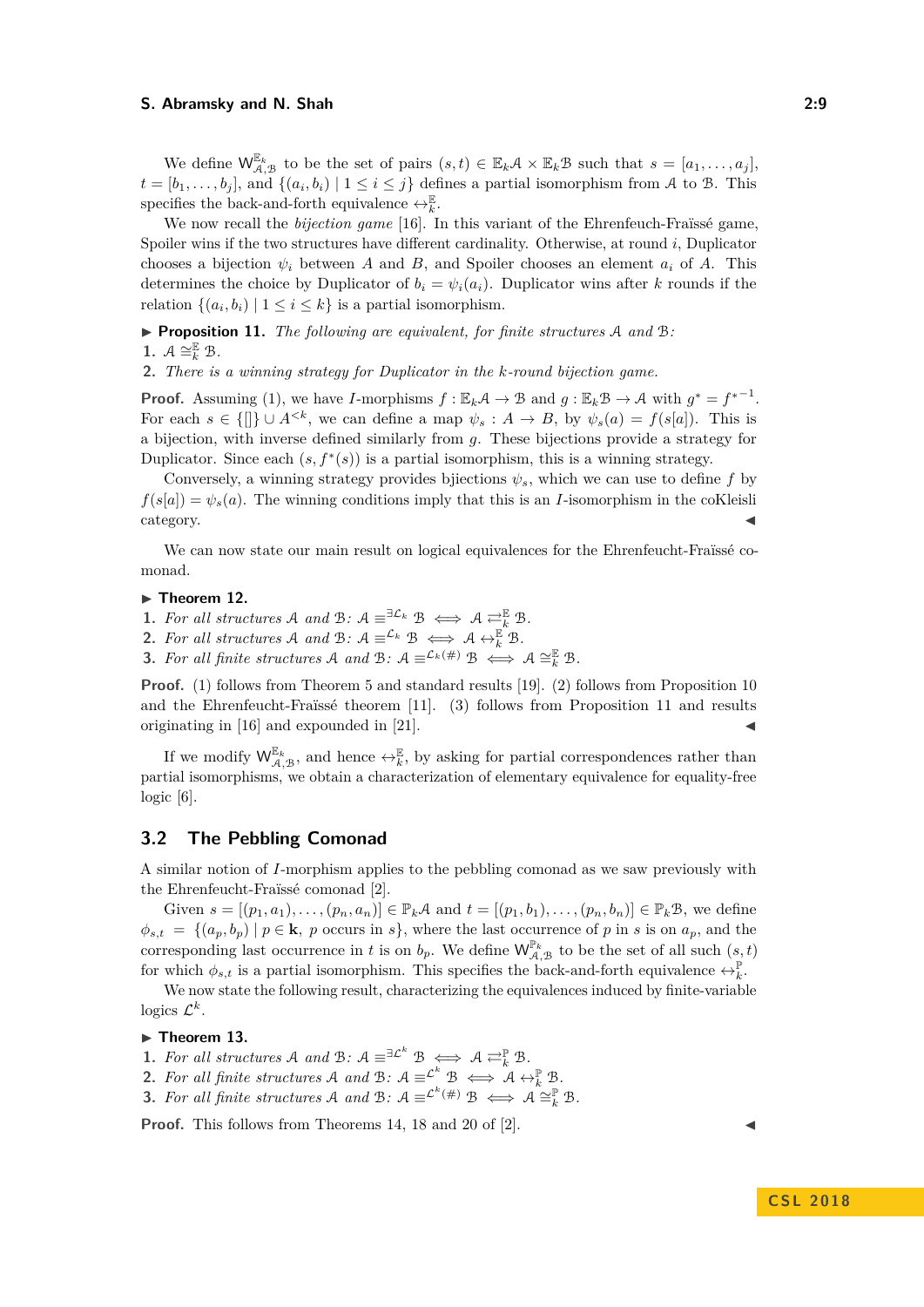#### **2:10 Relating Structure and Power**

# **3.3 The Modal Comonad**

The key notion of equivalence in modal logic is bisimulation [\[5,](#page-15-7) [29\]](#page-16-2). We shall define the finite approximants to bisimulation [\[17\]](#page-15-13).<sup>[3](#page-9-0)</sup> Given Kripke structures A and B, we define a family of relations  $\sim_k$  ⊆  $A \times B$ :  $\sim_0 = A \times B$ ;  $a \sim_{k+1} b$  iff (1) for all unary  $P$ ,  $P^{\mathcal{A}}(a)$  iff  $P^{\mathcal{B}}(b)$ ; and (2) for all binary  $R_{\alpha}$ ,  $R_{\alpha}^{\mathcal{A}}(a, a')$  implies for some *b*',  $R_{\alpha}^{\mathcal{B}}(b, b')$  and  $a' \sim_k b'$ , and  $R_{\alpha}^{\mathcal{B}}(b, b')$ implies for some  $a'$ ,  $R^{\mathcal{A}}_{\alpha}(a, a')$  and  $a' \sim_k b'$ .

We define  $\mathsf{W}_{\mathcal{A},\mathcal{B}}^{\mathbb{M}_k}$  to be the set of all  $(s,t) \in \mathbb{M}_k(\mathcal{A},a) \times \mathbb{M}_k(\mathcal{B},b)$  such that  $s =$  $[a_0, \alpha_1, a_1, \ldots, \alpha_j, a_j], t = [b_0, \alpha_1, b_1, \ldots, \alpha_j, b_j],$  and for all i and all unary P,  $P^{\mathcal{A}}(a_i)$  iff  $P^{\mathcal{B}}(b_i)$ . This specifies the back-and-forth equivalence  $\leftrightarrow_k^{\mathbb{M}}$ .

# <span id="page-9-1"></span>▶ **Theorem 14.** For pointed Kripke structures  $(A, a)$  and  $(B, b)$ :  $a \sim_k b$  iff  $(A, a) \leftrightarrow_k^{\mathbb{M}} (B, b)$ .

Turning to logic, we will consider  $\mathcal{M}_k$ , the *modal fragment* of modal depth  $\leq k$ . This arises from the standard translation of (multi)modal logic into  $\mathcal{L}_{\infty,\omega}$  [\[5\]](#page-15-7). Let us fix a relational vocabulary  $\sigma$  with symbols of arity  $\leq 2$ . For each unary symbol P, there will be a corresponding propositional variable *p*. Formulas are built from these propositional variables by propositional connectives, and modalities  $\Box_{\alpha}$ ,  $\Diamond_{\alpha}$  corresponding to the binary relation symbols  $R_\alpha$  in  $\sigma$ . Modal formulas  $\varphi$  then admit a translation into formulas  $[\varphi] = \psi(x)$  in one free variable. The translation sends propositional variables  $p$  to  $P(x)$ , commutes with the propositional connectives, and sends  $\Diamond_{\alpha} \varphi$  to  $\exists y. R_{\alpha}(x, y) \land \psi(y)$ , where  $\psi(x) = \llbracket \varphi \rrbracket$ . This translation is semantics-preserving: given a  $\sigma$ -structure A and  $a \in A$ , then  $A, a \models \varphi$ in the sense of Kripke semantics iff  $A \models \psi(a)$  in the standard model-theoretic sense, where  $\psi(x) = \llbracket \varphi \rrbracket.$ 

We define the modal depth of a modal formula  $\varphi$  as the maximum nesting depth of modalities occurring in  $\varphi$ .  $\mathcal{M}_k$  is then the image of the translation of modal formulas of modal depth  $\leq k$ . The existential positive fragment  $\exists \mathcal{M}_k$  arises from the modal sublanguage in which formulas are built from propositional variables using only conjunction, disjunction and the diamond modalities  $\Diamond_{\alpha}$ .

Extensions of the modal language with counting capabilities have been studied in the form of *graded modalities* [\[10\]](#page-15-14). These have the form  $\Diamond_{\alpha}^{n}$ ,  $\Box_{\alpha}^{n}$ , where  $A, a \models \Diamond_{\alpha}^{n} \varphi$  if there are at least *n*  $R_\alpha$ -successors of *a* which satisfy  $\varphi$ . We define  $\mathcal{M}_k(\#)$  to be the extension of the modal fragment with graded modalities.

A corresponding notion of graded bisimulation is given in [\[10\]](#page-15-14). This is in turn related to *resource bismulation* [\[8\]](#page-15-15), which has been introduced in the concurrency setting. The two notions are shown to coincide for image-finite Kripke structures in [\[3\]](#page-14-2), who also show that they can be presented in a simplified form. We recall that a Kripke structure  $A$  is image-finite if for all  $a \in A$  and  $R_\alpha$ ,  $R_\alpha(a) := \{a' \mid R^{\mathcal{A}}(a, a')\}$  is finite.

Adapting the results in [\[3\]](#page-14-2), we define approximants  $\sim_k^{\mathsf{g}}$  for graded bisimulation:  $\sim_0^{\mathsf{g}}$  =  $A \times B$ , and  $a \sim_{k+1}^g b$  if for all *P*,  $P^{\mathcal{A}}(a)$  iff  $P^{\mathcal{B}}(b)$ , and for all  $R_\alpha$ , there is a bijection  $\theta: R^{\mathcal{A}}(a) \cong R^{\mathcal{B}}(b)$  such that, for all  $a' \in R^{\mathcal{A}}(a)$ ,  $a' \sim_{k}^{\mathcal{B}} \theta(a')$ .

We can also define a corresponding graded bisimulation game between  $(A, a)$  and  $(B, b)$ . At round 0, the elements  $a_0 = a$  and  $b_0 = b$  are chosen. Duplicator wins if for all P,  $P^{\mathcal{A}}(a)$  iff  $P^{\mathcal{B}}(b)$ , otherwise Spoiler wins. At round  $i+1$ , Spoiler chooses some  $R_{\alpha}$ , and Duplicator chooses a bijection  $\theta_i$ :  $R^{\mathcal{A}}_{\alpha}(a_i) \cong R^{\mathcal{B}}_{\alpha}(b_i)$ . If there is no such bijection, Spoiler wins. Otherwise, Spoiler then chooses  $a_{i+1} \in R^{\mathcal{A}}(a_i)$ , and  $b_{i+1} := \theta_i(a_{i+1})$ . Duplicator wins this round if for all *P*,  $P^{\mathcal{A}}(a_{i+1})$  iff  $P^{\mathcal{B}}(b_{i+1})$ , otherwise Spoiler wins.

<span id="page-9-0"></span><sup>&</sup>lt;sup>3</sup> Our focus on finite approximants in this paper is for uniformity, and because they are relevant in resource terms. We can extend the comonadic semantics beyond the finite levels. We shall return to this point in the final section.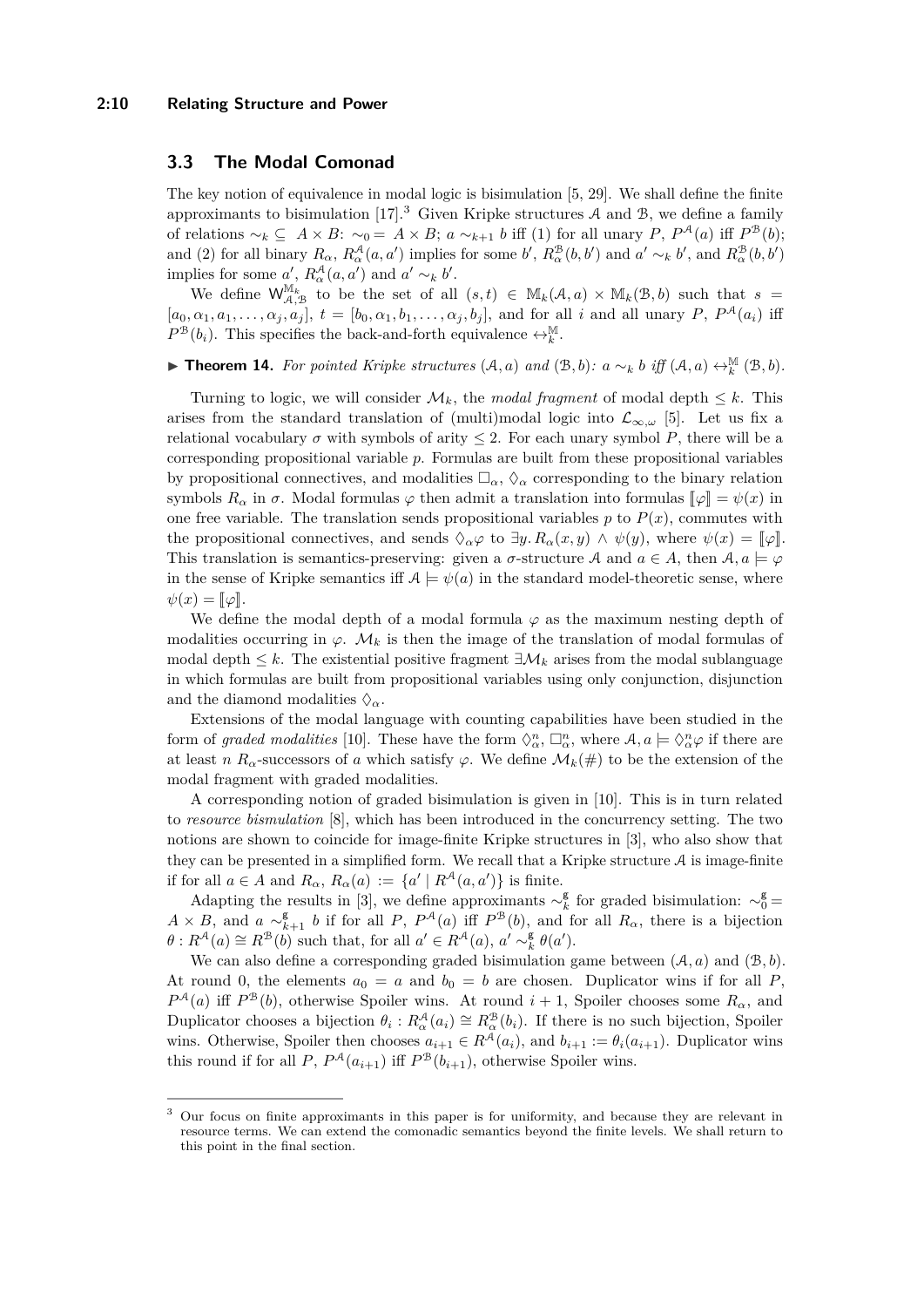This game is evidently analogous to the bijection game we encountered previously.

- <span id="page-10-0"></span>▶ **Proposition 15.** *The following are equivalent:*
- **1.** *There is a winning strategy for Duplicator in the k-round graded bisimulation game between*  $(A, a)$  *and*  $(B, b)$ *.*
- **2.**  $a \sim_k^{\mathsf{g}} b$ .
- **3.**  $(A, a) \cong_k^{\mathbb{M}} (B, b)$ *.*

#### $\blacktriangleright$  Theorem 16.

- **1.** For all Kripke structures A and B:  $A \equiv M_k \oplus A \rightleftharpoons M \oplus M_k$ .
- **2.** For all Kripke structures A and B:  $A \equiv^{\mathcal{M}_k} B \iff A \leftrightarrow^{\mathbb{M}}_k B$ .
- **3.** *For all image-finite Kripke structures* A *and*  $B: A \equiv M_k(\hat{\theta}) B \iff A \cong_k^{\mathbb{M}} B$ *.*

**Proof.** (1) follows from Proposition [9](#page-5-0) and standard results on preservation of existential positive modal formulas by simulations [\[5\]](#page-15-7). (2) follows from Theorem [14](#page-9-1) and the Hennesy-Milner Theorem  $[17, 5]$  $[17, 5]$ . (3) follows from Proposition [15](#page-10-0) and the results in  $[10, 3]$  $[10, 3]$ .

#### **4 Coalgebras and combinatorial parameters**

Another fundamental aspect of comonads is that they have an associated notion of *coalgebra*. A coalgebra for a comonad  $(G, \varepsilon, \delta)$  is a morphism  $\alpha : A \to GA$  such that the following diagrams commute:

$$
\begin{array}{ccc}\nA & \xrightarrow{\alpha} & GA & A & \xrightarrow{\alpha} & GA \\
\alpha & \downarrow{\delta_A} & & \downarrow{\epsilon_A} \\
GA & \xrightarrow{G\alpha} & G^2A & & A\n\end{array}
$$

Our use of indexed comonads  $\mathbb{C}_k$  opens up a new kind of question for coalgebras. Given a structure A, we can ask: what is the least value of k such that a  $\mathbb{C}_k$ -coalgebra exists on A? We call this the *coalgebra number* of A. We shall find that for each of our comonads, the coalgebra number is a significant combinatorial parameter of the structure.

#### **4.1 The Ehrenfeucht-Fraïssé comonad and tree-depth**

A graph is  $G = (V, \frown)$ , where V is the set of vertices, and  $\frown$  is the adjacency relation, which is symmetric and irreflexive. A forest cover for *G* is a forest  $(F, \leq)$  such that  $V \subseteq F$ , and if  $v \sim v'$ , then  $v \uparrow v'$ . The tree-depth  $\mathsf{td}(G)$  is defined to be  $\min_F \mathsf{ht}(F)$ , where F ranges over forest covers of  $G$ <sup>[4](#page-10-1)</sup>. It is clear that we can restrict to forest covers of the form  $(V, \leq),$ since given a forest cover  $(F, \leq)$  of  $G = (V, \sim)$ ,  $(V, \leq \cap V^2)$  is also a forest cover of *G*, and  $\text{ht}(V) \leq \text{ht}(F)$ . Henceforth, by forest covers of *G* we shall mean those with universe *V*.

Given a  $\sigma$ -structure A, the Gaifman graph  $\mathcal{G}(\mathcal{A})$  is  $(A, \frown)$ , where  $a \frown a'$  iff for some relation  $R \in \sigma$ , for some  $(a_1, \ldots, a_n) \in R^{\mathcal{A}}$ ,  $a = a_i$ ,  $a' = a_j$ ,  $a \neq a'$ . The tree-depth of  $\mathcal A$  is  $td(\mathcal{G}(\mathcal{A}))$ .

**Find 17.** Let A be a finite  $\sigma$ -structure, and  $k > 0$ . There is a bijective correspondence *between*

- **1.**  $\mathbb{E}_k$ -coalgebras  $\alpha : \mathcal{A} \to \mathbb{E}_k \mathcal{A}$ .
- **2.** *Forest covers of*  $\mathcal{G}(\mathcal{A})$  *of height*  $\leq k$ *.*

<span id="page-10-1"></span><sup>4</sup> We formulate this notion in order-theoretic rather than graph-theoretic language, but it is equivalent to the definition in [\[27\]](#page-15-4).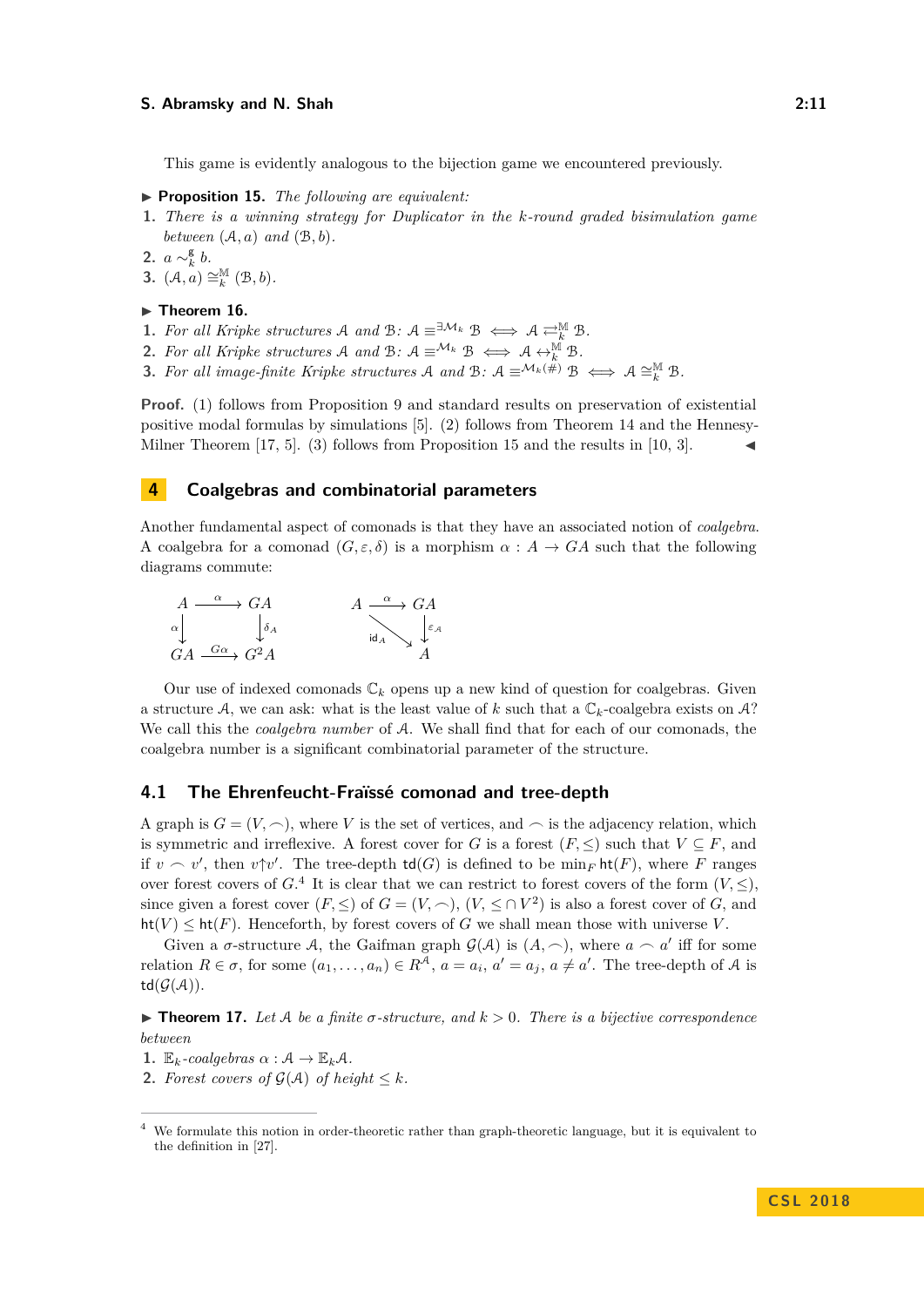#### **2:12 Relating Structure and Power**

**Proof.** Suppose that  $\alpha : \mathcal{A} \to \mathbb{E}_k \mathcal{A}$  is a coalgebra. For  $a \in \mathcal{A}$ , let  $\alpha(a) = [a_1, \ldots, a_i]$ . The first coalgebra equation says that  $\alpha(a_i) = [a_1, \ldots, a_i], 1 \leq i \leq j$ . The second says that  $a_j = a$ . Thus  $\alpha: A \to A^{\leq k}$  is an injective map whose image is a prefix-closed subset of  $A^{\leq k}$ . Defining  $a \leq a'$  iff  $\alpha(a) \sqsubseteq \alpha(a')$  yields a forest order on *A*, of height  $\leq k$ . If  $a \frown a'$  in  $\mathcal{G}(\mathcal{A})$ , for some  $a_1, \ldots, a_n$  with  $a = a_i, a' = a_j$ , we have  $R^{\mathcal{A}}(a_1, \ldots, a_n)$ . Since  $\alpha$  is a homomorphism, we must have  $R^{\mathbb{E}_k\mathcal{A}}(\alpha(a_1),\ldots,\alpha(a_n))$ , hence  $\alpha(a_i)\uparrow\alpha(a_j)$ , and so  $a_i\uparrow a_j$ . Thus  $(A,\leq)$  is a forest cover of A, of height  $\leq k$ .

Conversely, given such a forest cover  $(A, \leq)$ , for each  $a \in A$ , its predecessors form a chain  $a_1 < \cdots < a_j$ , with  $a_j = a$ , and  $j \leq k$ . We define  $\alpha(a) = [a_1, \ldots, a_j]$ , which yields a map  $\alpha: A \to A^{\leq k}$ , which evidently satisfies the coalgebra equations. If  $R^{\mathcal{A}}(a_1, \ldots, a_n)$ , then since  $(A, \leq)$  is a forest cover, we must have  $a_i \uparrow a_j$  for all *i, j*, and hence  $\alpha(a_i) \uparrow \alpha(a_j)$ . Thus  $\alpha$  is a homomorphism.

We write  $\kappa^{\mathbb{E}}(\mathcal{A})$  for the coalgebra number of  $\mathcal{A}$  with respect to the the Ehrenfeucht-Fraïssé comonad.

**Find Theorem 18.** For all finite structures  $A$ :  $td(A) = \kappa^{\mathbb{E}}(A)$ .

# **4.2 The pebbling comonad and tree-width**

We review the notions of tree decompositions and tree-width. A tree  $(T, \leq)$  is a forest with a least element (the root). A tree is easily seen to be a meet-semilattice: every pair of elements *x*, *x*<sup> $\prime$ </sup> has a greatest lower bound *x*  $\land$  *x*<sup> $\prime$ </sup> (the greatest common ancestor). The path from *x* to *x'* is the set  $path(x, x') := [x \wedge x', x] \cup [x \wedge x', x']$ , where we use interval notation:  $[y, y'] := \{ z \in T \mid y \leq z \leq y' \}.$ 

A tree-decomposition of a graph  $G = (V, \sim)$  is a tree  $(T, \leq)$  together with a labelling function  $\lambda: T \to \mathcal{P}(V)$  satisfying the following conditions:

- (TD1) for all  $v \in V$ , for some  $x \in T$ ,  $v \in \lambda(x)$ ;
- (TD2) if  $v \sim v'$ , then for some  $x \in T$ ,  $\{v, v'\} \subseteq \lambda(x)$ ;
- (TD3) if  $v \in \lambda(x) \cap \lambda(x')$ , then for all  $y \in \text{path}(x, x')$ ,  $v \in \lambda(y)$ .

The width of a tree decomposition is given by  $\max_{x \in \mathcal{T}} |\lambda(x)| - 1$ . We define the tree-width  $tw(G)$  of a graph *G* as  $\min_T$  width(*T*), where *T* ranges over tree decompositions of *G*.

We shall now give an alternative formulation of tree-width which will provide a useful bridge to the coalgebraic characterization. It is also interesting in its own right: it clarifies the relationship between tree-width and tree-depth, and shows how pebbling arises naturally in connection with tree-width.

A *k*-pebble forest cover for a graph  $G = (V, \frown)$  is a forest cover  $(V, \leq)$  together with a pebbling function  $p: V \to \mathbf{k}$  such that, if  $v \sim v'$  with  $v \leq v'$ , then for all  $w \in (v, v']$ ,  $p(v) \neq p(w)$ .

The following result is implicit in [\[2\]](#page-14-0), but it seems worthwhile to set it out more clearly.

- $\triangleright$  **Theorem 19.** Let G be a finite graph. The following are equivalent:
- **1.** *G* has a tree decomposition of width  $\lt k$ .
- **2.** *G has a k-pebble forest cover.*

**Proof.** (1)  $\Rightarrow$  (2). Assume that  $G = (V, \neg)$  has a tree decomposition  $(T, \leq, \lambda)$  of width  $\lt k$ . We say that a tree decomposition is *orderly* if it has the following property: for all  $x \in T$ , there is at most one  $v \in \lambda(x)$  such that for all  $x' < x$ ,  $v \notin \lambda(x')$ . Nice tree decompositions are orderly [\[18\]](#page-15-16); hence by standard results, without loss of generality we can assume that the given tree decomposition is orderly.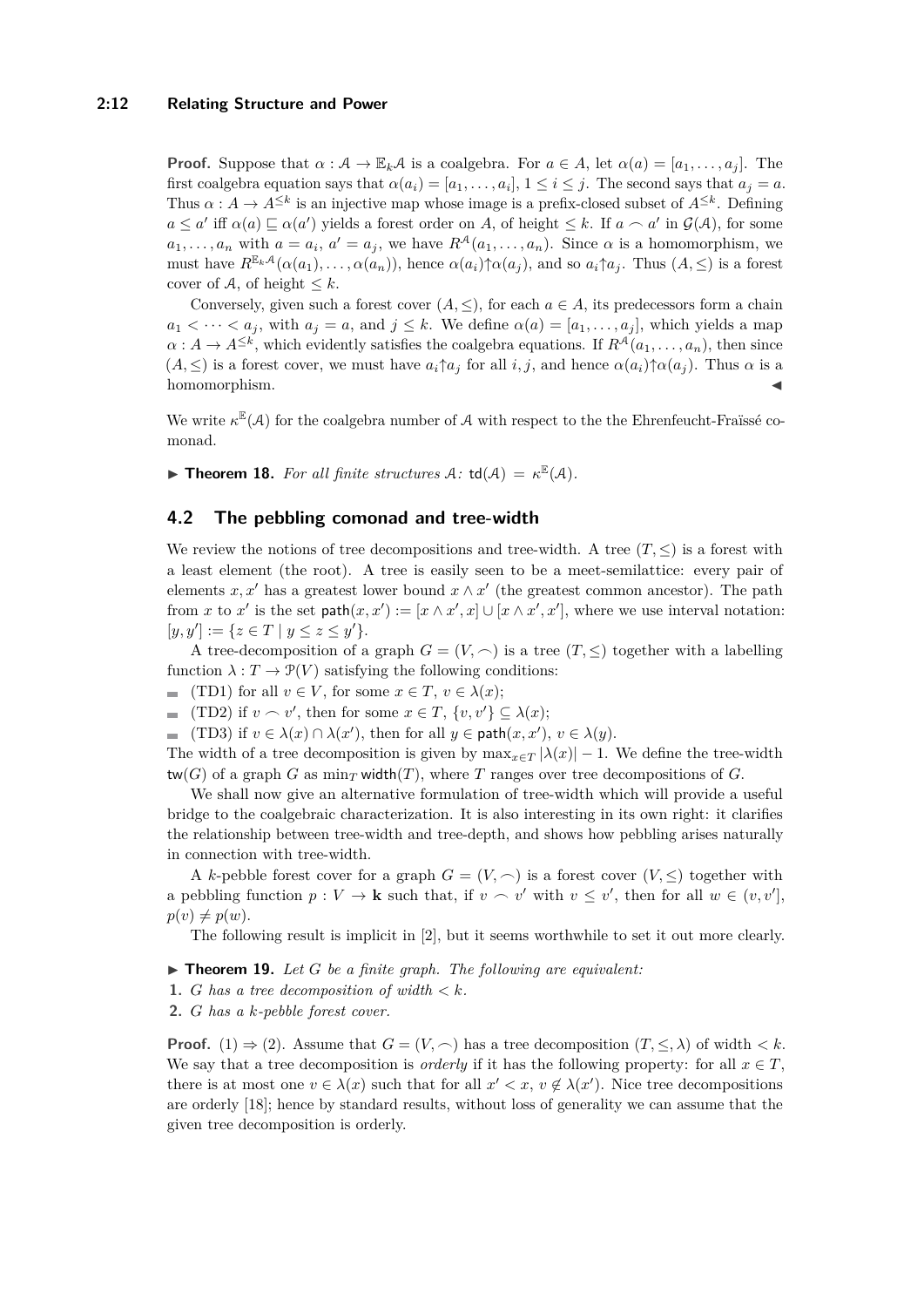For any  $v \in V$ , the set of  $x \in T$  such that  $v \in \lambda(x)$  is non-empty by (TD1), and closed under meets by (TD3). Since *T* is a tree, this implies that this set has a least element  $\tau(v)$ . This defines a function  $\tau : V \to T$ . The fact that tree decomposition is orderly implies that *τ* is injective. We can define an order on *V* by  $v \leq v'$  iff  $\tau(v) \leq \tau(v')$ . This is isomorphic to a sub-poset of *T*, and hence is a forest order.

We define  $p: V \to \mathbf{k}$  by induction on this order. Assuming  $p(v')$  is defined for all  $v' < v$ , we consider  $\tau(v)$ . Since the tree decomposition is orderly, this means in particular that  $p(v')$ is defined for all  $v' \in S := \lambda(\tau(v)) \setminus \{v\}$ . Since the decomposition is of width  $\langle k, w \rangle$  must have  $|S| < k$ . We set  $p(v) := \min(\mathbf{k} \setminus \{p(v') \mid v' \in S\}).$ 

To verify that  $(V, \leq)$  is a forest cover, suppose that  $v \sim v'$ . By (TD2), for some  $x \in T$ ,  $\{v, v'\} \subseteq \lambda(x)$ . We have  $\tau(v) \le x \ge \tau(v')$ , and since *T* is a tree, we must have  $\tau(v) \uparrow \tau(v')$ , whence  $v \uparrow v'$ .

Finally, we must verify the condition on the pebbling function p. Suppose that  $v \sim v'$ , and  $v < w \le v'$ . Since  $v \sim v'$ , for some  $x, \{v, v'\} \subseteq \lambda(x)$ . But then  $\tau(v) < \tau(w) \le \tau(v') \le x$ . Since  $v \in \lambda(\tau(v)) \cap \lambda(x)$ , by (TD3),  $v \in \lambda(\tau(w))$ . By construction of the pebbling function, this implies  $p(v) \neq p(w)$ .

 $(2) \Rightarrow (1)$ . Suppose that  $(V, \leq, p)$  is a *k*-pebble forest cover of *G*. We define a tree  $T = V_1$ by adjoining a least element  $\perp$  to *V*. We say that *v* is an active predecessor of *v'* if  $v \leq v'$ , and for all  $w \in (v, v'], p(v) \neq p(w)$ . We define the labelling function by setting  $\lambda(v)$  to be the set of active predecessors of *v*;  $\lambda(\perp) := \emptyset$ . Since  $p|_{\lambda(v)}$  is injective,  $|\lambda(v)| \leq k$ .

We verify the tree decomposition conditions. (TD1) holds, since  $v \in \lambda(v)$ . (TD2) If  $v \sim v'$ , then  $v \uparrow v'$ . Suppose  $v \leq v'$ . Then *v* is an active predecessor of *v'*, and  $\{v, v'\} \subseteq \lambda(v')$ . (TD3) Suppose  $v \in \lambda(v_1) \cap \lambda(v_2)$ . Then *v* is an active predecessor of both  $v_1$  and  $v_2$ . This implies that for all  $w \in \text{path}(v_1, v_2)$ , *v* is an active predecessor of *w*, and hence  $v \in \lambda(w)$ .

 $\triangleright$  **Theorem 20.** Let A be a finite  $\sigma$ -structure. There is a bijective correspondence between: **1.**  $\mathbb{P}_k$ *-coalgebras*  $\alpha : \mathcal{A} \to \mathbb{P}_k \mathcal{A}$ 

**2.** *k*-pebble forest covers of  $\mathcal{G}(\mathcal{A})$ .

**Proof.** See [\[2,](#page-14-0) Theorem 6].

We write  $\kappa^{\mathbb{P}}(\mathcal{A})$  for the coalgebra number of  $\mathcal A$  with respect to the the pebbling comonad.

**► Theorem 21.** *For all finite structures*  $A$ *:*  $tw(A) = \kappa^{\mathbb{P}}(A) - 1$ *.* 

# **4.3 The modal comonad and synchronization tree depth**

Let A be a Kripke structure. It will be convenient to write labelled transitions  $a \stackrel{\alpha}{\to} a'$ for  $R_{\alpha}(a, a')$ . Given  $a \in A$ , the submodel generated by *a* is obtained by restricting the universe to the set of *a*' such that there is a path  $a \stackrel{\alpha_1}{\to} \cdots \stackrel{\alpha_k}{\to} a'$ . This submodel forms a synchronization tree  $[24]$  if for all  $a'$ , there is a unique such path. The height of such a tree is the maximum length of any path from the root *a*.

**Proposition 22.** Let A be a Kripke structure, with  $a \in A$ . The following are equivalent:

**1.** *There is a coalgebra*  $\alpha : (\mathcal{A}, a) \to \mathbb{M}_k(\mathcal{A}, a)$ .

**2.** *The submodel generated by a is a synchronization tree of height*  $\leq k$ *.* 

We define the modal depth  $md(A, a) = k$  if the submodel generated by a is a synchronization tree of height *k*.

I **Theorem 23.** *Let* A *be a Kripke structure, and a* ∈ *A be such that the submodel generated by a is a synchronization tree of finite height. Then*  $md(A, a) = \kappa^M(A, a)$ .

$$
\lambda
$$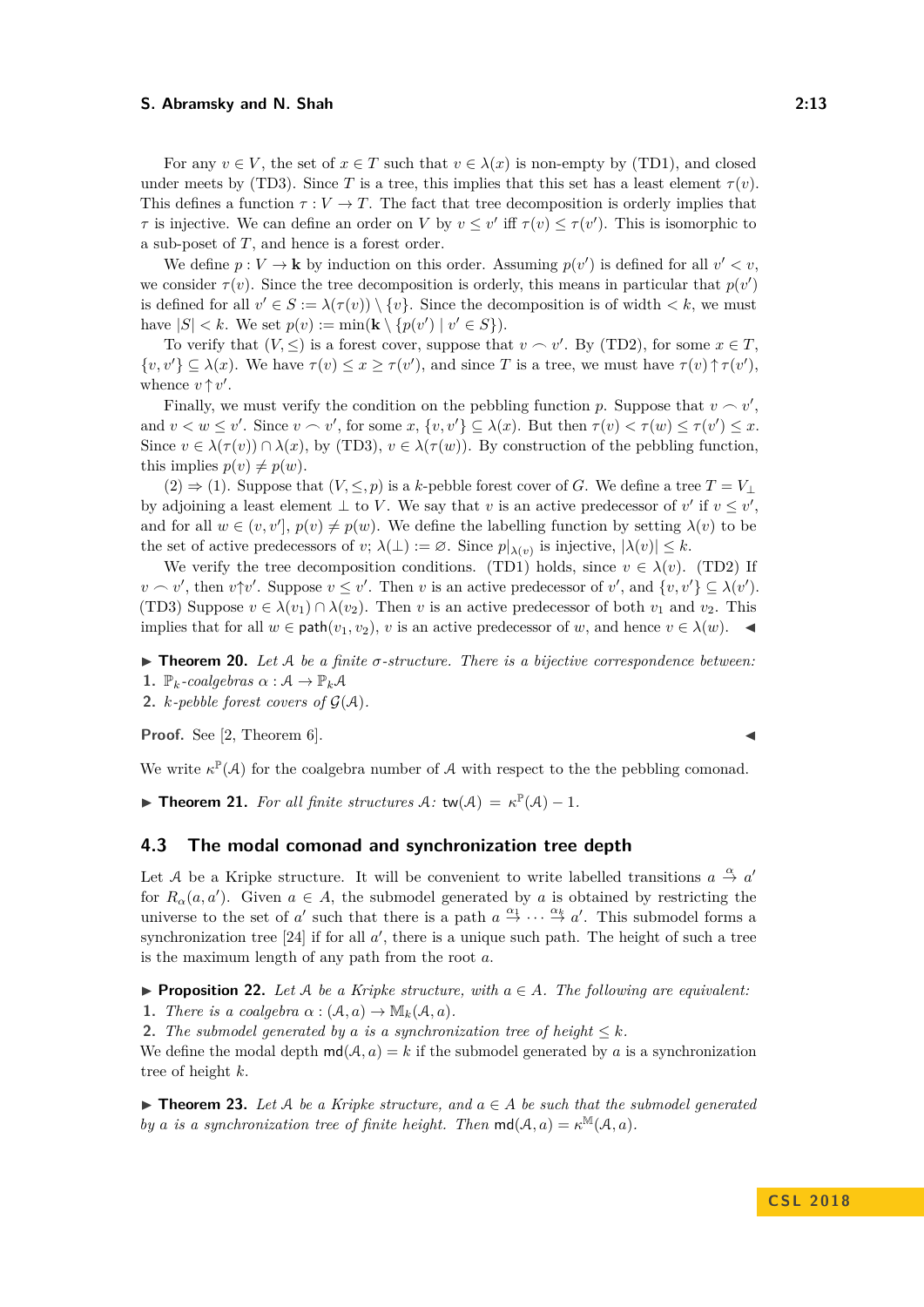#### **2:14 Relating Structure and Power**

Note the conditional nature of this result, which contrasts with those for the other comonads. The modal comonad is defined in such a way that the universe  $\mathbb{M}_k(A, a)$  reflects information about the possible transitions. Thus having a coalgebra at all, regardless of the value of the resource parameter, is a strong constraint on the structure of the transition system.

# **5 Further Directions**

From the categorical perspective, there is considerable additional structure which we have not needed for the results in this paper, but which may be useful for further investigations.

**Coequaliser requirements.** In Moggi's work on computational monads, there is an "equaliser requirement" [\[26\]](#page-15-18). The dual version for a comonad  $(G, \varepsilon, \delta)$  is that for every object *A*, the following diagram is a coequaliser:

$$
G^2 A \xrightarrow[\varepsilon_{GA}]{G\varepsilon_A} G A \xrightarrow[\varepsilon_{GA}]{\varepsilon_A} A
$$

This says in particular that the counit is a regular epi, and hence *GA* "covers" *A* in a strong sense.

This coequaliser requirement holds for all our comonads. For  $\mathbb{E}_k$ , this is basically the observation that, given a sequence of sequences  $[s_1, \ldots, s_j]$ , we have  $\varepsilon[\varepsilon s_1, \ldots, \varepsilon s_j] = \varepsilon s_j$ . The other cases are similar.

**Indexed and graded structure.** Our comonads  $\mathbb{E}_k$ ,  $\mathbb{P}_k$ ,  $\mathbb{M}_k$  are not merely discretely indexed by the resource parameter. In each case, there is a functor  $(\mathbb{Z}^+, \leq) \to \text{Comon}(\mathcal{R}(\sigma))$  from the poset category of the positive integers to the category of comonads on  $\mathcal{R}(\sigma)$ . Thus if  $k \leq l$  there is a natural transformation with components  $i_A^{k,l} : \mathbb{E}_k \mathcal{A} \to \mathbb{E}_l \mathcal{A}$ , which preserves the counit and comultiplication; and similarly for the other comonads. Concretely, this is just including the plays of up to  $k$  rounds in the plays of up to  $l$  rounds,  $k \leq l$ .

Another way of parameterizing comonads by resource information is grading [\[12\]](#page-15-19). Recall that comonads on C are exactly the comonoids in the strict monoidal category  $([\mathcal{C}, \mathcal{C}], \circ, I)$  of endofunctors on  $C$  [\[22\]](#page-15-20). Generalizing this description, a graded comonad is an oplax monoidal functor  $G : (M, \cdot, 1) \to ([\mathcal{C}, \mathcal{C}], \circ, I)$  from a monoid of grades into this endofunctor category. This means that for each  $m \in M$ , there is an endofunctor  $G_m$ , there is a graded counit natural transformation  $\varepsilon$  :  $G_1 \Rightarrow I$ , and for all  $m, m' \in M$ , there is a graded comultiplication  $\delta^{m,m'}$ :  $G_{m\cdot m'} \Rightarrow G_m G_{m'}$ .

The two notions can obviously be combined. We can see our comonads as (trivially) graded, by viewing them as oplax monoidal functors  $(\mathbb{Z}^+, \leq, \min, 1) \to ([\mathcal{C}, \mathcal{C}], \circ, I)$ . Given  $k \leq l$ , we have e.g.  $\mathbb{E}_k \Rightarrow \mathbb{E}_k \mathbb{E}_k \Rightarrow \mathbb{E}_k \mathbb{E}_l$ . The question is whether there are more interesting graded structures which arise naturally in considering richer logical and computational settings.

**Colimits and infinite behaviour.** In this paper, we have dealt exclusively with finite resource levels. However, there is an elegant means of passing to infinite levels. We shall illustrate this with the modal comonad. Using the inclusion morphisms described in the previous discussion of indexed structure, for each structure A we have a diagram

$$
\mathbb{M}_1\mathcal{A}\to\mathbb{M}_2\mathcal{A}\to\cdots\to\mathbb{M}_k\mathcal{A}\to\cdots
$$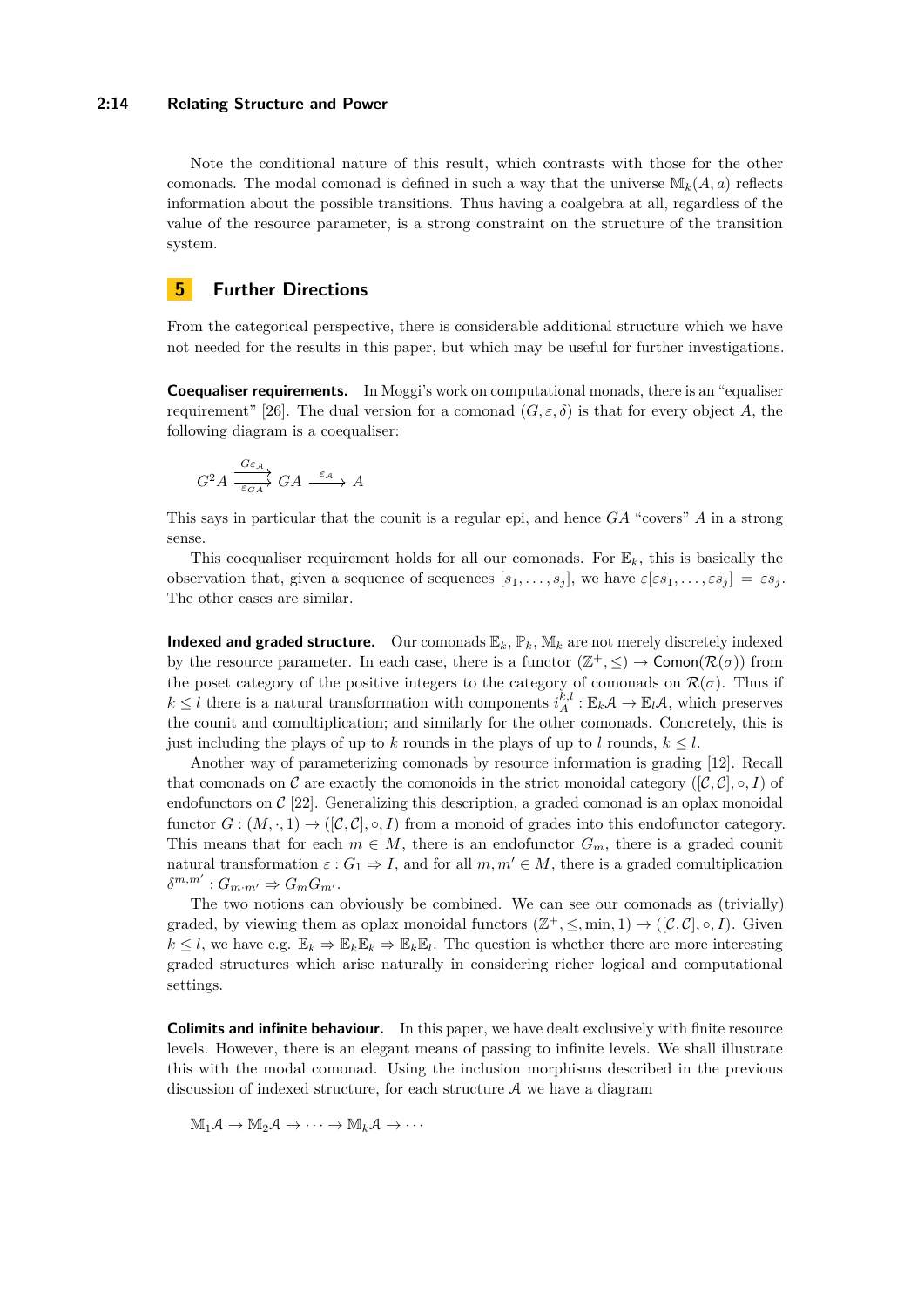By taking the colimits of these diagrams, we obtain a comonad M*ω*, which corresponds to the usual unfolding of a Kripke structure to all finite levels. This will correspond to the bisimulation approximant ∼*ω*, which coincides with bisimulation itself on image-finite structures [\[17\]](#page-15-13). Transfinite extensions are also possible. Similar constructions can be applied to the other comonads. This provides a basis for lifting the comonadic analysis to the level of infinite models.

**Relations between fragments and parameters.** We can define morphisms between the different comonads we have discussed, which yield proofs about the relationships between the logical fragments they characterize. This categorical perspective avoids the cumbersome syntactic translations in the standard proofs of these results. For illustration, there is a comonad morphism  $t : \mathbb{E}_k \Rightarrow \mathbb{P}_k$  with components  $t_A : \mathbb{E}_k \mathcal{A} \to \mathbb{P}_k \mathcal{A}$  given by  $[a_1, \ldots, a_j] \mapsto$  $[(1, a_1), \ldots, (j, a_j)]$ . Together with theorems [13](#page-8-1) and [12,](#page-8-2) this shows that  $\exists \mathcal{L}_k \subseteq \exists \mathcal{L}^k$  and  $\mathcal{L}_k(\#) \subseteq \mathcal{L}^k(\#)$ . Moreover, composing t with a coalgebra  $\mathcal{A} \to \mathbb{E}_k \mathcal{A}$  yields a coalgebra  $A \to \mathbb{P}_k \mathcal{A}$ , demonstrating that  $\mathsf{tw}(\mathcal{A}) + 1 \leq \mathsf{td}(\mathcal{A})$ . Another morphism  $\mathbb{M}_\omega \Rightarrow \mathbb{P}_2$  shows that modal logic can be embedded into 2-variable logic.

#### **Concluding remarks**

Our comonadic constructions for the three major forms of model comparison games show a striking unity, on the one hand, but also some very interesting differences. For the latter, we note the different forms of logical "deception" associated with each comonad, the different forms of back-and-forth equivalences, and the different combinatorial parameters which arise in each case.

One clear direction for future work is to gain a deeper understanding of what makes these constructions work. Another is to understand how widely the comonadic analysis of resources can be applied. We are currently investigating the guarded fragment [\[4,](#page-14-1) [14\]](#page-15-8); other natural candidates include existential second-order logic, and branching quantifiers and dependence logic [\[32\]](#page-16-3).

Since comonads arise naturally in type theory and functional programming [\[31,](#page-16-4) [28\]](#page-16-5), can we connect the study of finite model theory made here with a suitable type theory? Can this lead, via the Curry-Howard correspondence, to the systematic derivation of some significant meta-algorithms, such as decision procedures for guarded logics based on the tree model property [\[13\]](#page-15-21), or algorithmic metatheorems such as Courcelle's theorem [\[9\]](#page-15-22)?

Another intriguing direction is to connect these ideas with the graded quantum monad studied in [\[1\]](#page-14-3), which provides a basis for the study of quantum advantage in  $\mathcal{R}(\sigma)$ . This may lead to a form of quantum finite model theory.

#### **References**

- <span id="page-14-3"></span>**1** Samson Abramsky, Rui Soares Barbosa, Nadish de Silva, and Octavio Zapata. The quantum monad on relational structures. *To appear in proceedings of MFCS 2017*, 2018.
- <span id="page-14-0"></span>**2** Samson Abramsky, Anuj Dawar, and Pengming Wang. The pebbling comonad in finite model theory. In *Logic in Computer Science (LICS), 2017 32nd Annual ACM/IEEE Symposium on*, pages 1–12. IEEE, 2017.
- <span id="page-14-2"></span>**3** Luca Aceto, Anna Ingolfsdottir, and Joshua Sack. Resource bisimilarity and graded bisimilarity coincide. *Information Processing Letters*, 111(2):68–76, 2010.
- <span id="page-14-1"></span>**4** Hajnal Andréka, István Németi, and Johan van Benthem. Modal languages and bounded fragments of predicate logic. *Journal of Philosophical Logic*, 27(3):217–274, 1998.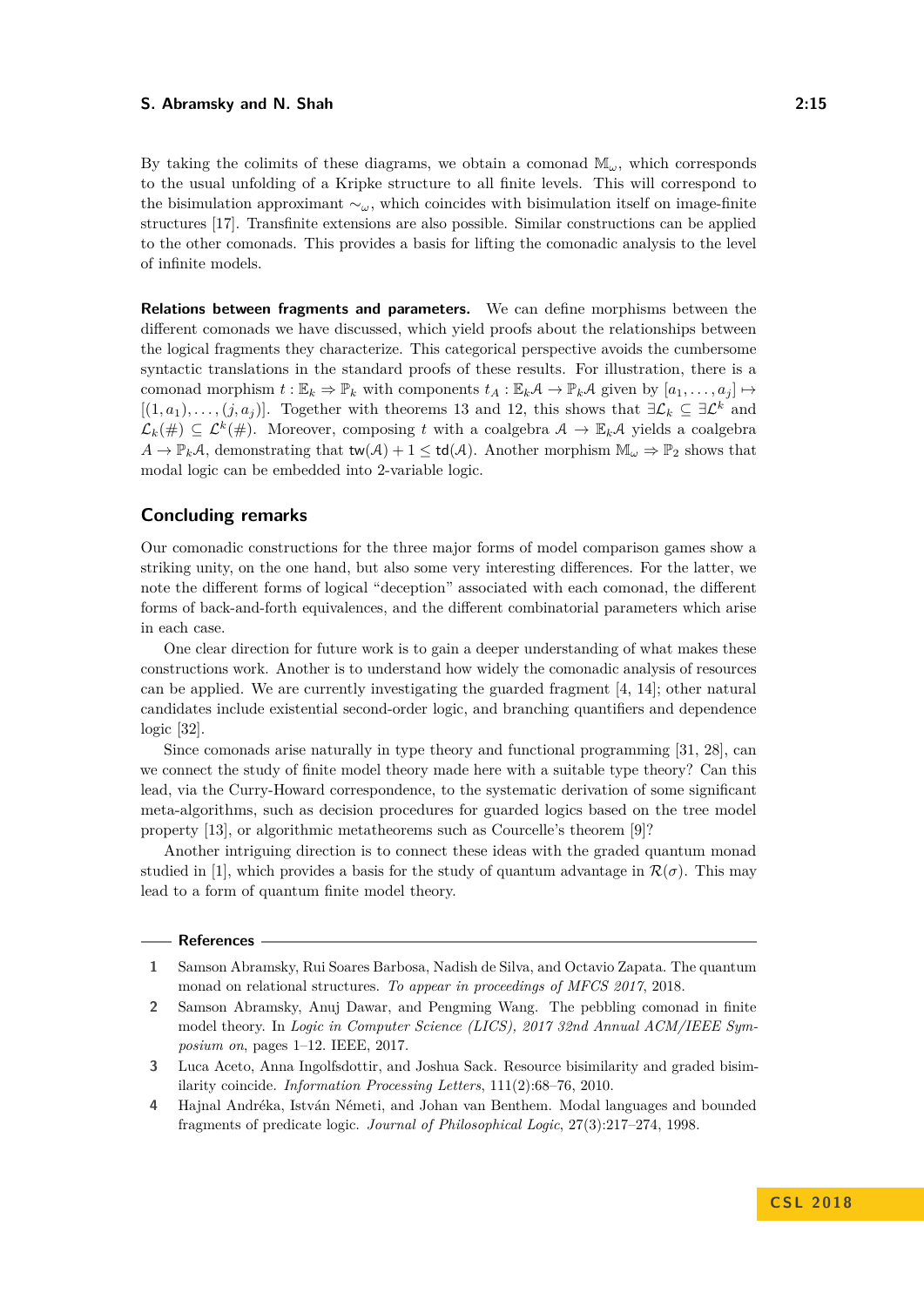#### **2:16 Relating Structure and Power**

- <span id="page-15-7"></span>**5** Patrick Blackburn, Maarten De Rijke, and Yde Venema. *Modal Logic*, volume 53. Cambridge University Press, 2002.
- <span id="page-15-12"></span>**6** E. Casanovas, P. Dellunde, and R. Jansana. On Elementary Equivalence for Equality-free Logic. *Notre Dame Journal of Formal Logic*, 37(3):506–522, 1996. [doi:10.1305/ndjfl/](http://dx.doi.org/10.1305/ndjfl/1039886524) [1039886524](http://dx.doi.org/10.1305/ndjfl/1039886524).
- <span id="page-15-0"></span>**7** Ashok K Chandra and Philip M Merlin. Optimal implementation of conjunctive queries in relational data bases. In *Proceedings of the Ninth Annual ACM Symposium on Theory of Computing*, pages 77–90. ACM, 1977.
- <span id="page-15-15"></span>**8** Flavio Corradini, Rocco De Nicola, and Anna Labella. Graded modalities and resource bisimulation. In *International Conference on Foundations of Software Technology and Theoretical Computer Science*, pages 381–393. Springer, 1999.
- <span id="page-15-22"></span>**9** Bruno Courcelle. The monadic second-order logic of graphs. i. recognizable sets of finite graphs. *Information and computation*, 85(1):12–75, 1990.
- <span id="page-15-14"></span>**10** M. de Rijke. A Note on Graded Modal Logic. *Studia Logica*, 64(2):271–283, 2000.
- <span id="page-15-11"></span>**11** Heinz-Dieter Ebbinghaus and Jörg Flum. *Finite model theory*. Springer Science & Business Media, 2005.
- <span id="page-15-19"></span>**12** Marco Gaboardi, Shin-ya Katsumata, Dominic Orchard, Flavien Breuvart, and Tarmo Uustalu. Combining effects and coeffects via grading. *ACM SIGPLAN Notices*, 51(9):476– 489, 2016.
- <span id="page-15-21"></span>**13** Erich Grädel. Decision procedures for guarded logics. In *International Conference on Automated Deduction*, pages 31–51. Springer, 1999.
- <span id="page-15-8"></span>**14** Erich Grädel and Martin Otto. The freedoms of (guarded) bisimulation. In *Johan van Benthem on Logic and Information Dynamics*, pages 3–31. Springer, 2014.
- <span id="page-15-1"></span>**15** Pavol Hell and Jaroslav Něsetřil. *Graphs and homomorphisms*. Oxford University Press, 2004.
- <span id="page-15-9"></span>**16** L. Hella. Logical hierarchies in PTIME. *Information and Computation*, 121:1–19, 1996.
- <span id="page-15-13"></span>**17** Matthew Hennessy and Robin Milner. On observing nondeterminism and concurrency. In *International Colloquium on Automata, Languages, and Programming*, pages 299–309. Springer, 1980.
- <span id="page-15-16"></span>**18** Ton Kloks. *Treewidth: computations and approximations*, volume 842. Springer Science & Business Media, 1994.
- <span id="page-15-10"></span>**19** Phokion G Kolaitis and Moshe Y Vardi. On the expressive power of Datalog: tools and a case study. In *Proceedings of the ninth ACM SIGACT-SIGMOD-SIGART symposium on Principles of database systems*, pages 61–71. ACM, 1990.
- <span id="page-15-2"></span>**20** Phokion G Kolaitis and Moshe Y Vardi. Infinitary logics and 0–1 laws. *Information and Computation*, 98(2):258–294, 1992.
- <span id="page-15-3"></span>**21** Leonid Libkin. *Elements of Finite Model Theory (Texts in Theoretical Computer Science. An EATCS Series)*. Springer, 2004.
- <span id="page-15-20"></span>**22** Saunders Mac Lane. *Categories for the working mathematician*, volume 5. Springer Science & Business Media, 2013.
- <span id="page-15-5"></span>**23** Ernest G Manes. *Algebraic Theories*, volume 26. Springer Science & Business Media, 2012.
- <span id="page-15-17"></span>**24** Robin Milner. *A calculus of communicating systems*. Number 92 in Lecture Notes in Comput. Science. Springer-Verlag, 1980.
- <span id="page-15-6"></span>**25** Robin Milner. *Communication and concurrency*, volume 84. Prentice Hall New York etc., 1989.
- <span id="page-15-18"></span>**26** Eugenio Moggi. Notions of computation and monads. *Information and computation*, 93(1):55–92, 1991.
- <span id="page-15-4"></span>**27** Jaroslav Nešetřil and Patrice Ossona De Mendez. Tree-depth, subgraph coloring and homomorphism bounds. *European Journal of Combinatorics*, 27(6):1022–1041, 2006.